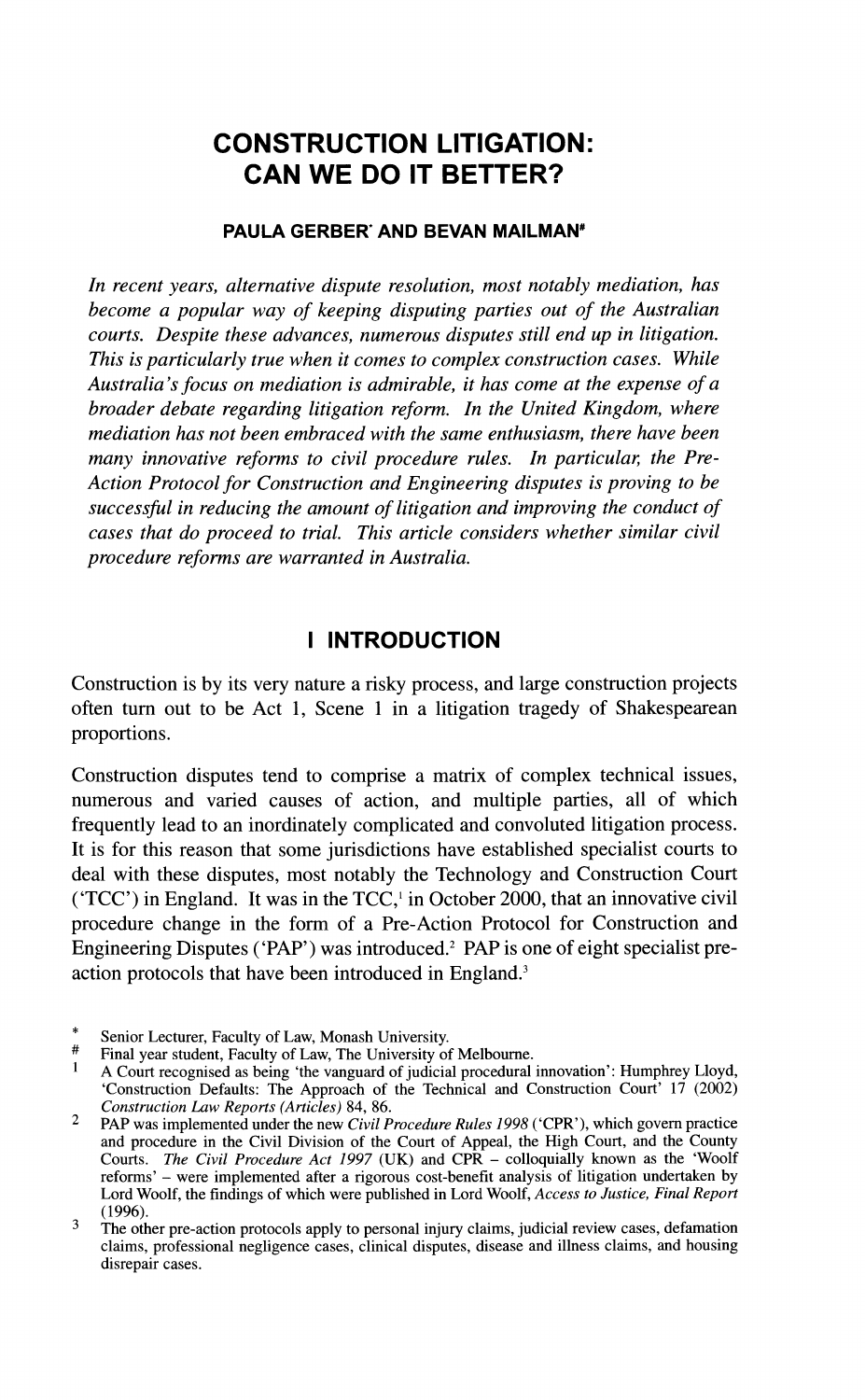PAP represents a philosophical shift in the way litigation is commenced and conducted. 'It imposes formal structures on the procedures that parties must follow before they are permitted to file a lawsuit.<sup>24</sup> The intent behind PAP is to move parties in a construction dispute away from the traditional approach of commencing litigation as a first resort, and towards a full consideration of alternative means of resolving their differences. PAP does this by forcing parties to fully investigate the merits of their claims and defences as a condition precedent to filing a lawsuit. Prior to PAP, there was no requirement in the UK that potential litigants thoroughly examine the strengths and weaknesses of their construction claims before issuing proceedings. There is still no such requirement in Australia.

Early reports regarding the impact of PAP in England suggest that it has been successful in reducing the number of construction cases filed, as well as improving the conduct of parties whose cases still end up going to trial.<sup>5</sup>

This article explores whether there is a case to be made for Australia introducing reforms similar to PAP for construction disputes. Section I1 analyses the exact requirements of PAP, while section I11 examines the impact PAP has had in the five years since it was implemented. The authors argue in section IV that overall PAP has achieved its objectives of reducing and streamlining construction litigation, and that there are sound arguments for introducing PAP in Australia, albeit in a slightly modified form.

### **II WHAT IS PAP?**

Prior to the introduction of PAP in England, pre-action dialogue between the parties to a construction dispute was limited. In many instances, a party would first learn of a dispute through the receipt of a solicitor's letter, followed by proceedings initiated soon after. This, of course, gave little opportunity for the parties to fully consider the issues before litigation and, in particular, whether the matter could be resolved without recourse to court proceedings.<sup>6</sup> This was due to the fact that control of pre-action dialogue was left in the hands of the parties (and their lawyers), who frequently engaged in tactical gamesmanship<sup>7</sup> and were notoriously adept at pleading prolix, imaginative and often widely exaggerated claims, with little consideration of whether there was evidence to substantiate them.8

- $\overline{4}$ Buttenvorths, *Halsbury's Laws of England,* vol 37 (at 9 February 2005) 4 Conduct Before Commencement of Proceedings, '1 The Pre-Action Protocols' [203].
- $\leq$ Cameron McKenna and Caroline Cummins, *The Construction and Engineering Pre-action*  Protocol (2003) <www.law-now.com/CS2000/internet/EN/co00home/default.htm> at 2 February 2005. This paper was based on responses from practitioners and judges to a survey evaluating the success of PAP.

<sup>6</sup> David de Ferras, *The General Pre-action Protocol Practice Direction* (2003) Taylor Wessing **<www.taylonvessing.com/topicaVindex.html** at 2 February 2005.  $\mathbf{7}$ 

Dick Greenslade, 'A Fresh Approach: Uniform Rules of Court' in A A S Zuckerman and Ross Cranston (eds), *Reform of Civil Procedure* (1995) 119, 120.

 $\mathbf{g}$ Justice Dyson, 'The Future of Civil Litigation: The New Technology and Construction Courts Post Woolf, Or The Official Referees in Sheep's Clothing' (1999) 15(5) *Construction Law Journal* 335, 336.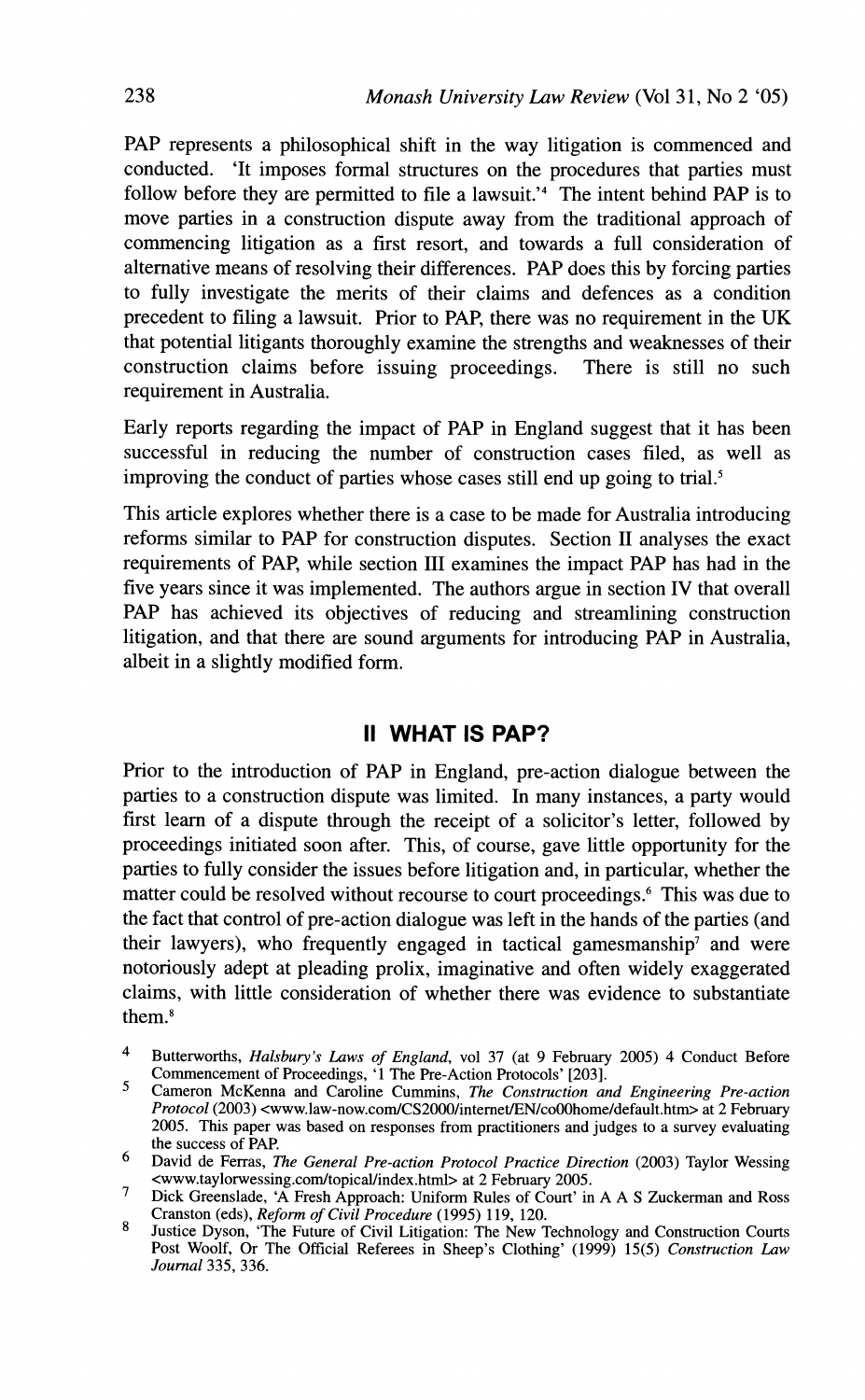**PAP** attempts to address these problems with a 'cards on the table' approach by requiring parties to provide detailed information regarding claims, defences and counterclaims as a condition precedent to initiating proceedings.' The obligation to exchange information applies to the facts, arguments and remedies sought or relied on by all parties. The active and detailed communication between the parties at the pre-litigation stage, including the parties meeting at least once to define the issues between them and examine ways in which the claims may be resolved, in whole or in part, increases the potential for settlement without litigation. Where settlement proves impossible, cases are nevertheless more efficiently case managed. If potential litigants do not comply with **PAP**  provisions, the TCC may impose sanctions for breach."

## **A Letter of Claim**

The first condition that **PAP** imposes is that a claimant must serve a Letter of Claim on all potential defendants." The seven matters that must be addressed in a Letter of Claim are set out in Figure 1 below.

|                                                                                                                                                                                                                                                              | Claimant's full name and address.                                                                                                                                                                                           |
|--------------------------------------------------------------------------------------------------------------------------------------------------------------------------------------------------------------------------------------------------------------|-----------------------------------------------------------------------------------------------------------------------------------------------------------------------------------------------------------------------------|
|                                                                                                                                                                                                                                                              | Full name and address of each proposed defendant.                                                                                                                                                                           |
|                                                                                                                                                                                                                                                              | A clear summary of the facts on which each claim is based.                                                                                                                                                                  |
|                                                                                                                                                                                                                                                              | The basis on which each claim is made, identifying the principal contractual<br>terms and statutory provisions relied on.                                                                                                   |
| The nature of the relief claimed: if damages are claimed, a breakdown showing<br>how the damages have been quantified; if a sum is claimed pursuant to a<br>contract, how it has been calculated; if an extension of time is claimed, the<br>period claimed. |                                                                                                                                                                                                                             |
|                                                                                                                                                                                                                                                              | Where a claim has been made previously and rejected by a defendant, and the<br>claimant is able to identify the reason(s) for such rejection, the claimant's<br>grounds of belief as to why the claim was wrongly rejected. |
|                                                                                                                                                                                                                                                              | The names of any experts already instructed by the claimant on whose evidence                                                                                                                                               |

it intends to rely, identifying the issues to which that evidence will be directed.

#### Figure 1: Requirements of a PAP Letter of Claim

- 9 The policy underlying this approach was explained in *Naylor* v *Western Health* (1987) *1* WLR 958, 967, where Donaldson LJ (as he then was) stated that tactical considerations based on the adversarial system which have no relation to the achievement of justice, cannot be allowed to carry any weight. Justice is not achieved by a war of attrition in which survival is a prize awarded to the party with the greatest determination and the most money. 'Nor is justice achieved by a prize attack, although it can be.' The general rule is that although parties are 'entitled to privacy in seeking out the cards for their hands, once that hand is put together, the litigation is to be conducted with all the cards face up on the table'.
- $10<sup>-10</sup>$ CPR rule 44.3(5)(a). PD Protocols, paragraph 2.3 sets out orders which the court may make if, in its opinion, non-compliance has led to the commencement of proceedings which might not have eventuated or has led to costs being incurred that might not otherwise have been incurred. The court also has a general power to impose sanctions under CPR rules 3.8 and 3.9 for failure to comply with Practice Directions. Also see *Mars* v *Tecknowledge* [2000] *FSR* 138 and *Paul Thomas Construction v Damian Hyland and Jackie Power* [2001] CILL 1784.<br><sup>11</sup> PAP, pt 3.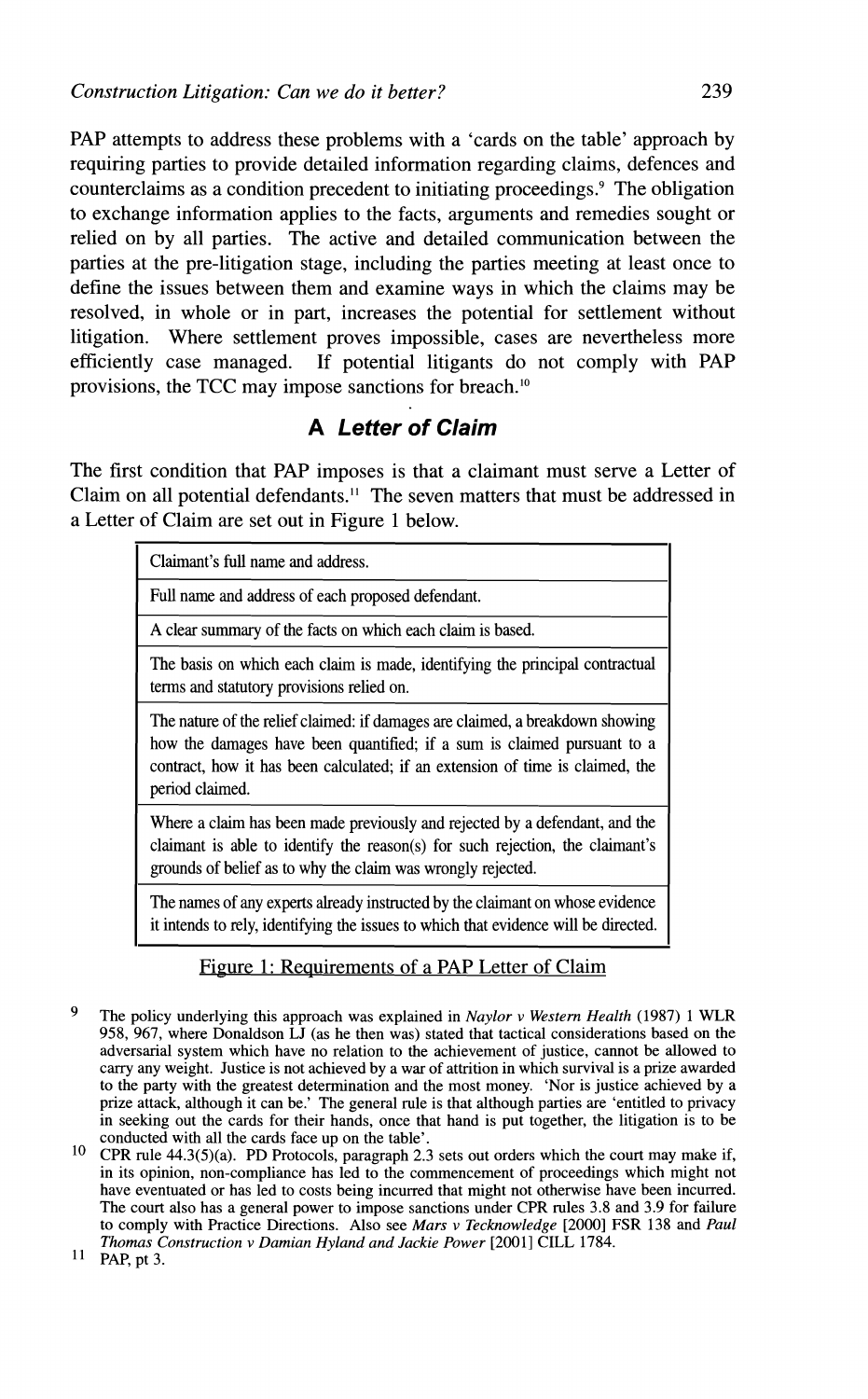Forcing parties to articulate their claims in this manner prior to commencing proceedings is clearly designed to ensure that not only do defendants have detailed knowledge of the case they will have to answer if the matter does go to court, but also that claimants have fully considered all their claims, the evidence they will need to substantiate them, and how they will address defences already identified by prospective defendants.

One would like to think that parties would, as a matter of course, undertake this sort of analysis and preparation prior to commencing litigation. However, it is clear that all too often in the race to get to court, detailed evaluation of claims, defences and counterclaims is not undertaken until the last possible moment. This strategy of procrastination may save parties some costs in the short term, but it is likely to cost them dearly in the long term.

The requirement that claimants conduct such extensive preparation prior to commencing a lawsuit (and the corresponding increase in preliminary fees and costs) is one of the criticisms of PAP. Whether compliance with PAP requires unreasonable upfront expenditure by the parties is considered in section I11 when the impact of PAP is assessed.

### **B Defendant's Response**

The first point to note, regarding this aspect of PAP, is the language that is used. It is unfortunate that PAP labels the recipient of a Letter of Claim the 'defendant'. This term has no meaning outside of litigation.<sup>12</sup> PAP's overriding objective is to keep parties out of litigation, yet in endeavouring to do so it adopts the language of litigation. It would have been preferable to avoid language which immediately invokes thoughts of litigation, and instead use terminology such as 'respondent', or the more cumbersome 'party against whom a claim is made' rather than to mimic the language of the very institution from which PAP is trying to keep the parties away. Notwithstanding this criticism, this article will, for ease of understanding, use the language that is used in PAP.

PAP provides that the defendant has 14 days to acknowledge receipt of the Letter of Claim in writing. This acknowledgement must include details of the defendant's insurer, if any. If no such acknowledgement is received within 14 days, the claimant is relieved from further compliance with PAP.<sup>13</sup>

A defendant has 28 days from receipt of the Letter of Claim in which to provide one of two substantive responses. The first alternative is that the defendant objects to the Letter of Claim on one of the following three grounds, namely: (i) the court lacks jurisdiction; (ii) the matter should be referred to arbitration; or (iii) the defendant named in the Letter of Claim is the wrong defendant.<sup>14</sup> A failure to take such objections does not bar a defendant from raising such

**l2** *Macquarie Dictionary* (Federation Edition, *2001)* defines 'defendant' as: '[A] party against whom a claim or charge is brought in a proceeding'.

<sup>13</sup> PAP, pt 4.1.

**l4** PAP, pt 4.2.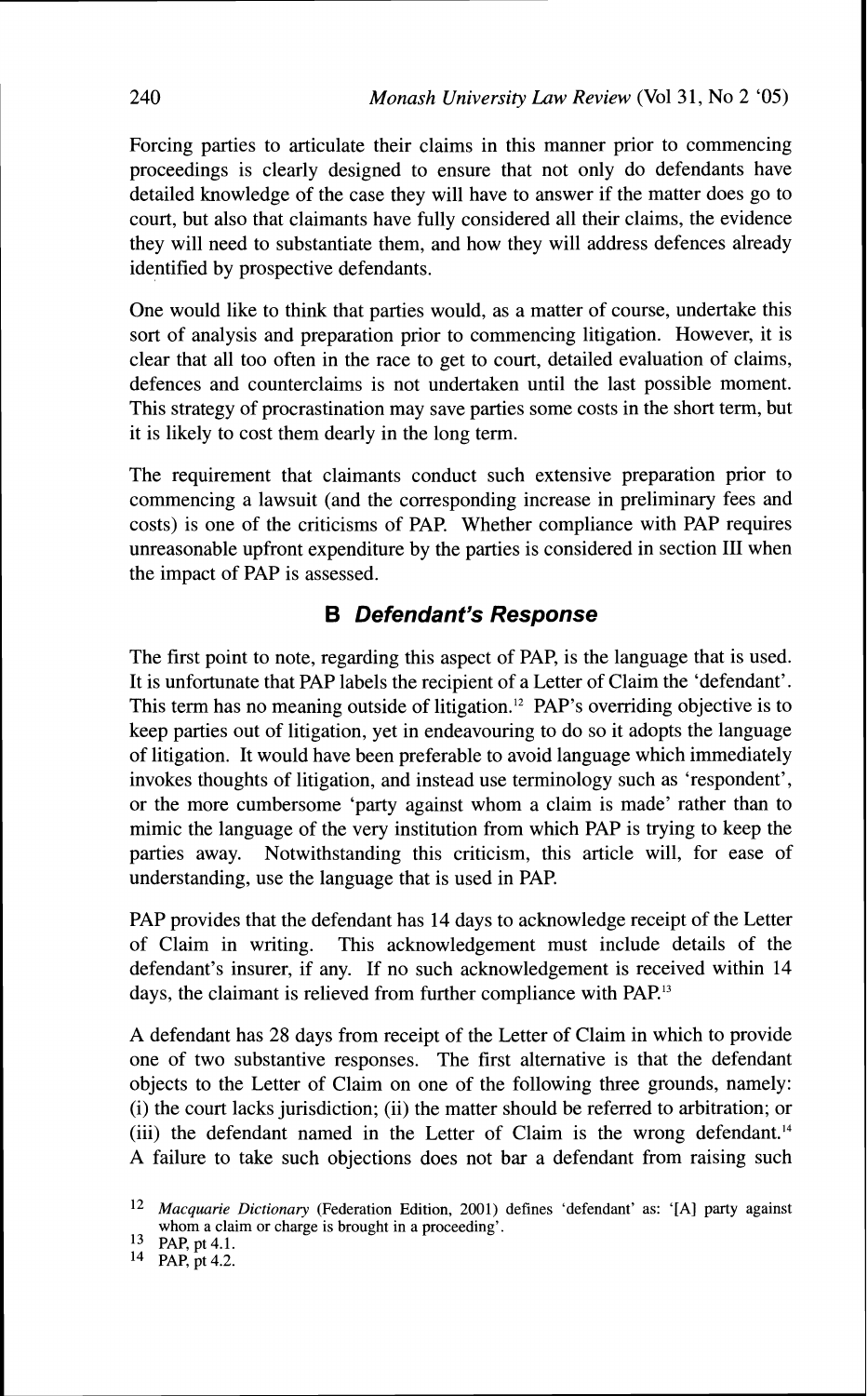claims in any subsequent proceedings, but the court may take such failure into account when considering the question of costs.15

If a defendant does not object on jurisdictional grounds, then it must serve a substantive Letter of Response within 28 days, or such further period agreed by the parties, up to a maximum of four months. In the response, the defendant must address all the matters set out in Figure 2 below.16

> The facts set out in the Letter of Claim which are agreed or not agreed, and if not agreed, the basis of the disagreement.

Which claims are accepted and which are rejected, and if rejected, the basis of the rejection.

If a claim is accepted in whole or in part, whether the damages, sums or extensions of time claimed are accepted or rejected, and if rejected, the basis of the rejection.

If contributory negligence is alleged against the claimant, a summary of the facts relied on.

Whether the defendant intends to make a counterclaim, and if so, giving the same information which is required to be given in a Letter of Claim.

The names of any experts already instructed on whose evidence it is intended to rely, identifying the issues to which that evidence will be directed.

Figure 2: Mandatorv Requirements for a Defendant's Letter of Response

If the claimant does not receive the defendant's response within the requisite time period, the claimant may proceed without further compliance with PAP.''

In the UK prior to PAP, and in Australia still, defendants in construction disputes routinely respond to claims or demands with blanket denials. They maintain this approach for as long as possible, prolonging the day when they will have to provide particulars of their position in relation to the specific claims leveled at them. Needless to say, this tactic is unhelpful and hinders any attempt to settle or minimise the dispute. PAP makes such a strategy problematic since failure to comply with the requirements set out in Figure 2 above carries a risk of sanctions being imposed.

Before PAP, there was little opportunity or incentive for parties to consider the issues before embarking on the litigation treadmill. Evidence supporting each case was rarely collated, let alone tested before proceedings were launched.18 PAP ensures that each party has thoroughly examined the merits of its claims and defences, and ensures that proceedings are not brought prematurely or at all.<sup>19</sup>

**l5** CPR, r 44.3(5)(a).

l6 PAP, pt 4.3.1.

<sup>17</sup> PAP, pt 4.3.2.<br><sup>18</sup> de Ferras, above n 6.

l9 Lord Woolf, above n 2, 107.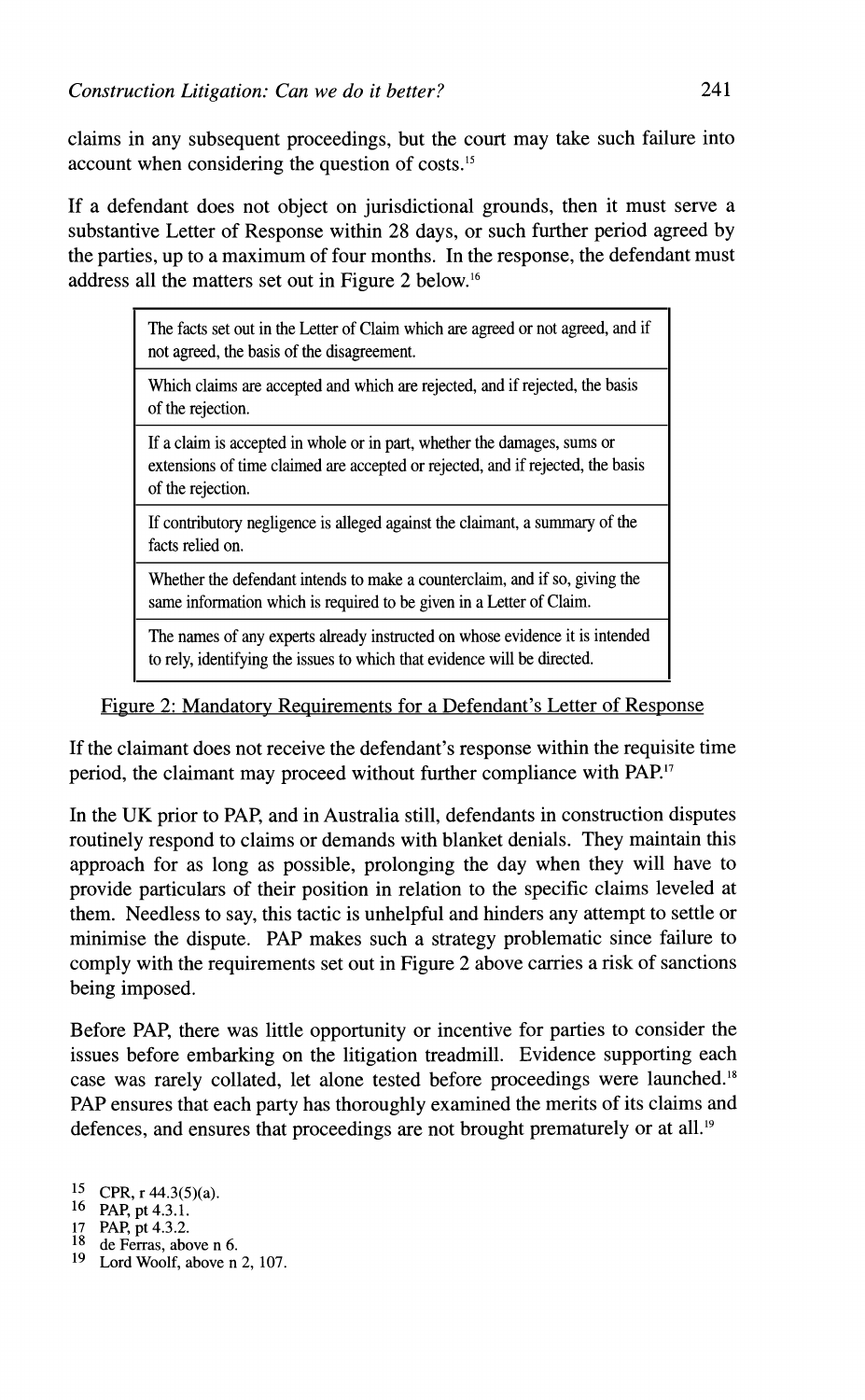### **C Pre-Action Meeting**

PAP requires that after all parties have responded to the claims and counterclaims, they must meet as soon as possible.20 It is unfortunate that PAP does not impose a time limit for the holding of this pre-action meeting. The requirement that the parties must meet 'as soon as possible after receipt of defendant's letter of response or receipt of any counter-responses<sup> $21$ </sup> is unnecessarily vague. The absence of an express time limit in which the meeting must take place is in stark contrast to the strict limits imposed for the earlier steps that the parties must undertake pursuant to PAP.

One possible reason for the flexible time frame may be to ensure that the disputing parties do not rush into the Pre-Action Meeting without allowing sufficient time to meet the objectives of the earlier steps. Nevertheless, the inclusion of a time limit (which could be extended by agreement) would still allow the parties to take full advantage of the earlier steps of PAP, but ensure that once this has occurred, the dispute does not linger unresolved. It is the authors' recommendation, as elaborated in section IV, that if PAP were to be introduced into Australian civil litigation, it should be modified in a variety of ways, including the addition of a prescriptive time limit in which the parties must conduct the Pre-Action Meeting.

At the Pre-Action Meeting, it is expected that legal representatives from both sides will be present along with representatives who have the authority to settle the dispute. If insurers are involved, or where a claim is being defended on behalf of another party, the party on whose behalf the claim is being made or defended should be present along with their legal representative.

At the Pre-Action Meeting the parties must deal with the matters set out in Figure 3 below.<sup>22</sup>

| Agree on what are the main issues in the case. |  |  |
|------------------------------------------------|--|--|
|------------------------------------------------|--|--|

Identify the root cause of disagreement in respect of each issue.

Consider whether, and if so how, the issues might be resolved without recourse to litigation (including referring the matter to some form of alternative dispute resolution).

If litigation is unavoidable, consider what steps should be taken to ensure that it is conducted with a view to minimising costs and delay, including for example the appointment of a joint expert and limiting document disclosure.

Figure 3: Matters to be addressed at the Pre-action Meeting

| 20 | PAP, pt 5. |
|----|------------|
| 21 | PAP, pt 5. |
| 22 | PAP, pt 5. |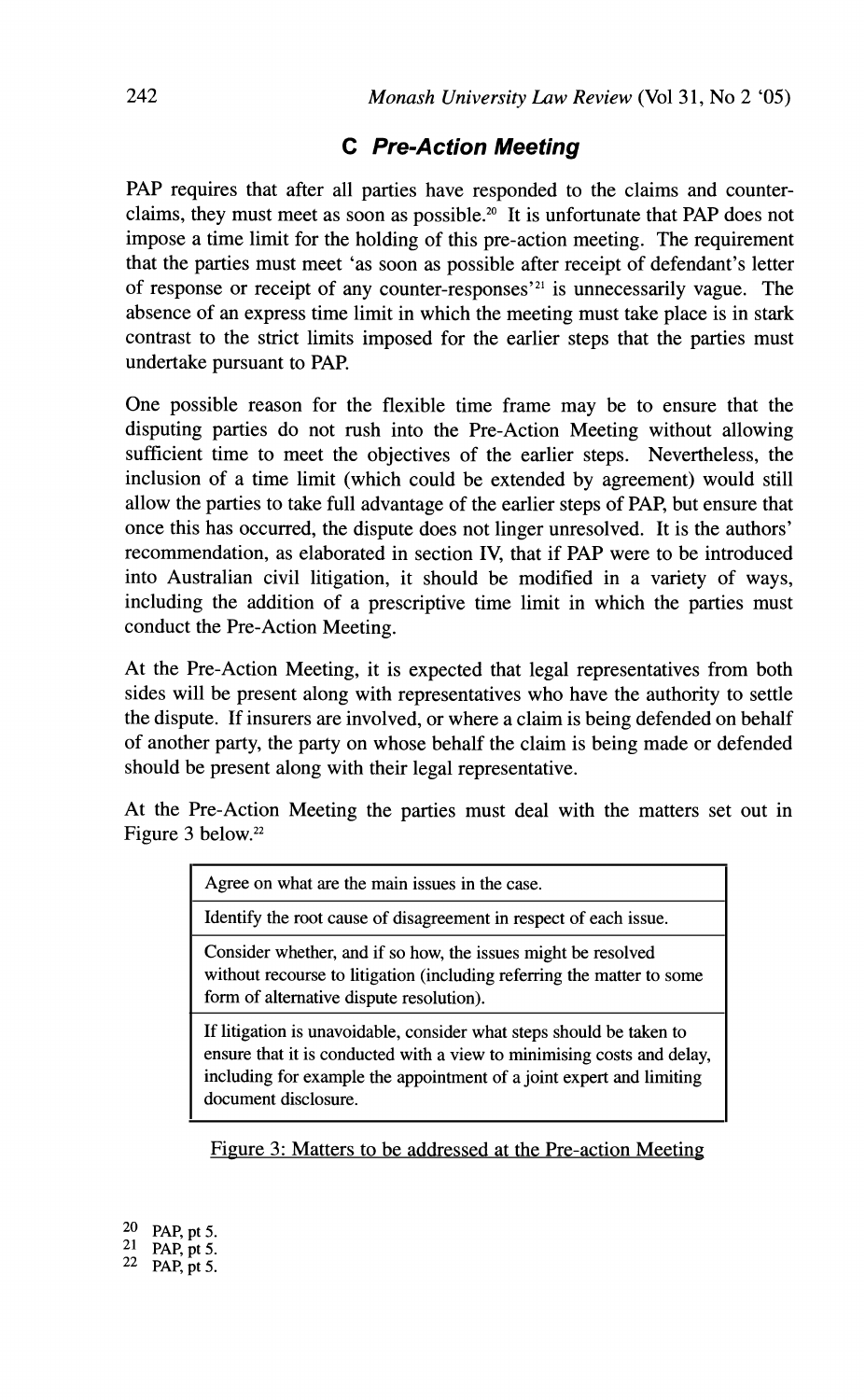The requirement that the parties 'identify the root cause' of the dispute indicates that the Pre-Action Meeting should not simply focus on the superficial elements of the conflict, but rather look at the underlying causes of the disagreement and the real interests of the parties. By requiring parties to explore the background and motivation for the dispute, PAP is creating an environment where a genuine resolution of the dispute is more likely.

However, the authors question whether it is realistic to expect parties to achieve these aims without the assistance of an experienced neutral facilitator. If PAP included a requirement that a neutral third party facilitate the Pre-Action Meeting, there would be a significant increase in the likelihood of the meeting achieving its desired outcomes. A facilitator would help ensure that communication between the parties remains constructive, that issues and positions are clarified, and that the parties reach a mutual understanding of past events, $^{23}$  thus increasing the chances of settlement with relatively little increase in cost. Without a facilitator, the Pre-Action Meeting has the potential to become a mere formality on the road to litigation, rather than a genuine attempt to resolve differences. The clear purpose of the Pre-Action Meeting is to allow the parties to canvass the possibility of settlement, and if litigation is necessary, how the case can be conducted in the most efficient and effective manner. Yet the process outlined for achieving this is deficient and the authors argue in section IV that if PAP were to be introduced into Australia, this is one area which could be improved.

### **D Limitation Period**

It is common to find that claimants leave filing a lawsuit until the limitation period has almost expired. PAP addresses this situation by providing that if a claimant, through adhering to PAP, will have its claim time-barred under any limitation legislation, then proceedings may be commenced without complying with PAP.<sup>24</sup> However, in these circumstances the claimant must apply to the court for directions as to the timetable and procedures to be adopted at the same time that the claimant requests the court to issue proceedings. The court may also consider whether to order a stay of the whole or part of the proceedings pending compliance with PAP.

### **Ill HOW IS PAP WORKING IN PRACTICE?**

The history of PAP is relatively short, and therefore, any feedback on its success must be considered tentative. However, overall, there are indications that PAP is working well in practice with very few construction cases in which the parties have claimed that PAP served no useful purpose.<sup>25</sup> In this section, specific aspects of PAP are analysed including the cost of compliance with PAP, the emphasis on

<sup>&</sup>lt;sup>23</sup> Ruth Charlton and Micheline Dewdney, *The Mediator's Handbook: Skills and Strategies for Pructitioners (5"* ed, 1998) 18-23.

<sup>24</sup> **PAP, pt 6.** 

*<sup>25</sup>*Lloyd, above n 1, 92.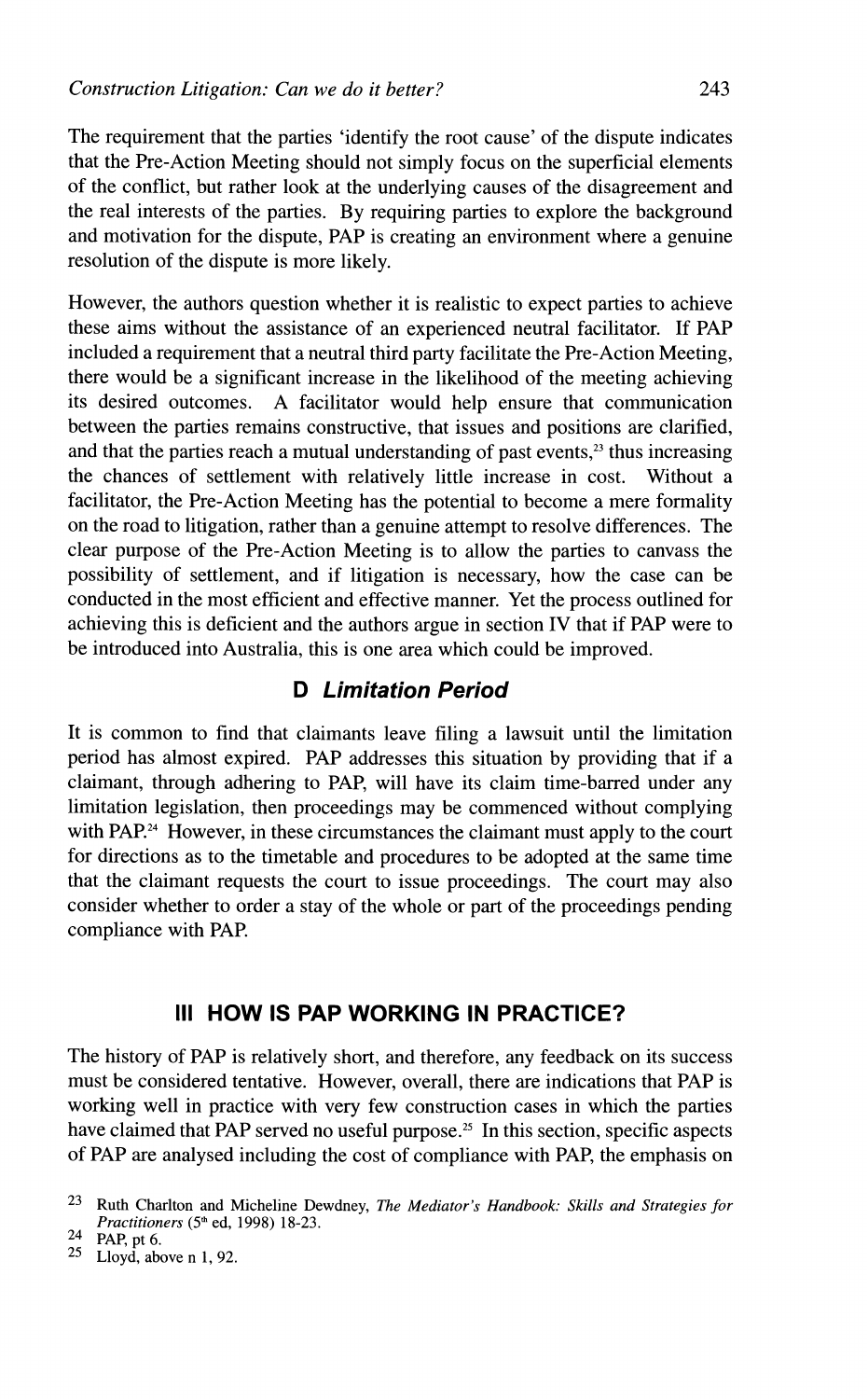pre-litigation disclosure, the time limits imposed, and the use of sanctions for non-compliance. The section concludes with a consideration of whether the implementation of PAP has resulted in an increase in out-of-court settlements.

### **A Cost Considerations**

The correspondence generated pursuant to PAP through the Letter of Claim and the defendant's response is a major benefit for practitioners and their clients. The early and thorough evaluation of the merits of the claim allows the parties to see the claim for what it is, and enables each party to assess whether the claim is worth pursuing. Each party can fully appreciate the other party's concerns, pinpoint precisely any problems with the arguments raised by the other party, and tailor their response accordingly.<sup>26</sup> A recent study of PAP for personal injuries claims<sup>27</sup> revealed that claimant solicitors appreciated the clearer structure PAP provided to the negotiation process, and were better prepared if litigation ensued.<sup>28</sup>

However, with these increased obligations come increased costs, and one of the criticisms of PAP is that it forces the parties to 'front-load costs'.29 For example, to comply with PAP, the claimant, as well as the defendant, needs to thoroughly examine the grounds of their claims and defences and 'fully set out their case on causation and quantum and not leave them to be inferred'.30 Achieving this will require the practitioner to identify relevant supporting documents. Construction projects are notorious for the huge amount of documents they generate, and isolating relevant documents can be a time consuming (and therefore expensive) task. Thus the pre-litigation work required in order to comply with PAP can lead to considerable amounts of time and money being spent at an earlier stage.<sup>31</sup>

Professor Michael Zander QC, a vocal critic of the Woolf reforms, suggests that cases subjected to PAP can be divided into three categories:<sup>32</sup>

- (i) cases that would have gone to trial in the days before PAP and still end up at trial even after compliance with PAP;
- (ii) cases that settle as a result of compliance with PAP, that would have gone to trial in the pre-PAP period; and
- (iii) cases that would have settled even without PAP, and compliance with PAP has only added to the costs.

 $30$  Lloyd, above n 1, 93.

**32** Zander, above n 29,23-5.

<sup>&</sup>lt;sup>26</sup> A recent survey of lawyers revealed that '[t]he majority of practitioners believed that the Letter of Claim and the Defendant's Response had, if only in part, enabled their client to know (to an acceptable level) the nature of the other side's case'. See McKenna and Cummins, above n 5.

<sup>27</sup> There has been no detailed empirical study on the impact of PAP on the resolution of construction disputes.

disputes. 28 Tamara Goriely, Richard Moorhead and Pamela Abrams, 'More Civil Justice? The Impact of the Woolf Reforms on Pre-Action Behaviour' (Research Study No 43) The Law Society and Civil Justice Council (2002) 41.

<sup>29</sup> Michael Zander, 'Where Are We Heading with the Funding of Civil Litigation' (2003) 22 *Civil* **Justice Quarterly** 23, 23-40.

<sup>31</sup> Ibid.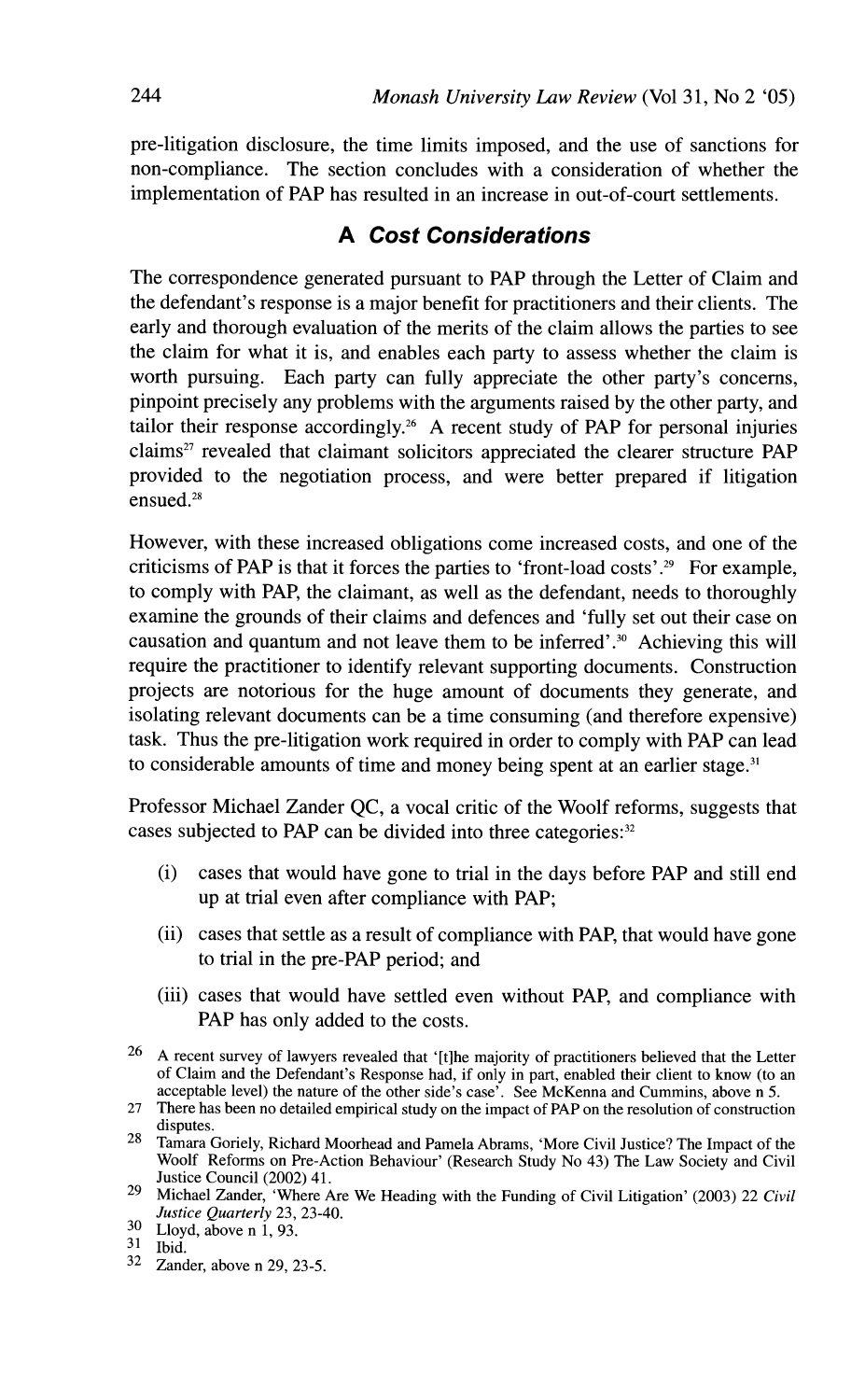Professor Zander argues that PAP only succeeds in saving costs in category (ii), and therefore the Woolf reforms which introduced PAP have not met their objective of reducing litigation costs. The authors believe that this conclusion fails to take into account some of the indirect benefits of PAP. For example, category (i) cases may still end up at trial, but the duration and complexity of the hearing may be reduced as a result of the parties using the PAP process to narrow the issues. PAP encourages parties who are not able to settle their entire disagreement to clearly define the matters in dispute with a view to the trial being narrow and focused. Thus the fact that a case still ends up going to trial is not necessarily evidence that PAP has been a failure, since the trial may be less complex, shorter, and therefore cheaper as a result of the parties having used PAP to reduce the number of issues to be tried.

The cost implication of PAP in category (i) cases is that there is a front-loading of expenditure. In other words, costs are incurred earlier than they would be without PAP. However, the TCC has indicated that it supports the expenditure of greater costs up-front on the basis that it will achieve cost savings in the long term. In *Burrells Wharf Freehold Ltd v Galliard Holmes Ltd*,<sup>33</sup> an application for pre-action disclosure was made in relation to alleged defects in the construction of 406 flats. The court granted the application, ordering that documents be produced which would enable the prospective claimant to compile an accurate and complete schedule of defects. Justice Dyson recognised the benefit of disclosure before proceedings by noting that it saves costs by closely defining the issues at an early stage, and helps dispose fairly of any anticipated proceedings. $34$ 

This rationale finds further support in a leading British construction law text, *Emden's Construction Law,* which states that shifting the emphasis of litigation from the trial to the preparation stage not only reduces costs, but encourages alternative resolutions to litigation.<sup>35</sup> Thus, while PAP does have the effect of front-loading costs, it does so in a controlled manner while increasing the possibility of settlement. This is preferable to the failure to fully pursue settlement, and ultimately incur significant costs during the course of litigation, where they can escalate in an unrestrained way.

Of course, a risk with incurring considerable legal costs early in the process is that it may make settlement more difficult. Parties entering into settlement discussions like to recover their out of pocket expenses, and if these are significant, that may be a barrier to reaching a compromise. Although in the short term this may be a problem, PAP nevertheless sets a standard that encourages a change in litigation culture that will be beneficial in the long term as the spirit and inherent value of PAP is better understood by practitioners.

 $33$  [1999] 2 EGLR 81 ('Burrells Wharf Case').<br><sup>34</sup> Tbid 83. However, an order for pre-action disclosure will only be exercised where it is desirable to achieve the purposes of dealing with the case fairly, efficiently, and to assist with negating the need for proceedings. The objectives are set out in CPR  $r$  31.16(3)(d).

<sup>35</sup> Andrew Bartlett (ed), *Emden's Construction Law* (2002) vol 1(62), 1356.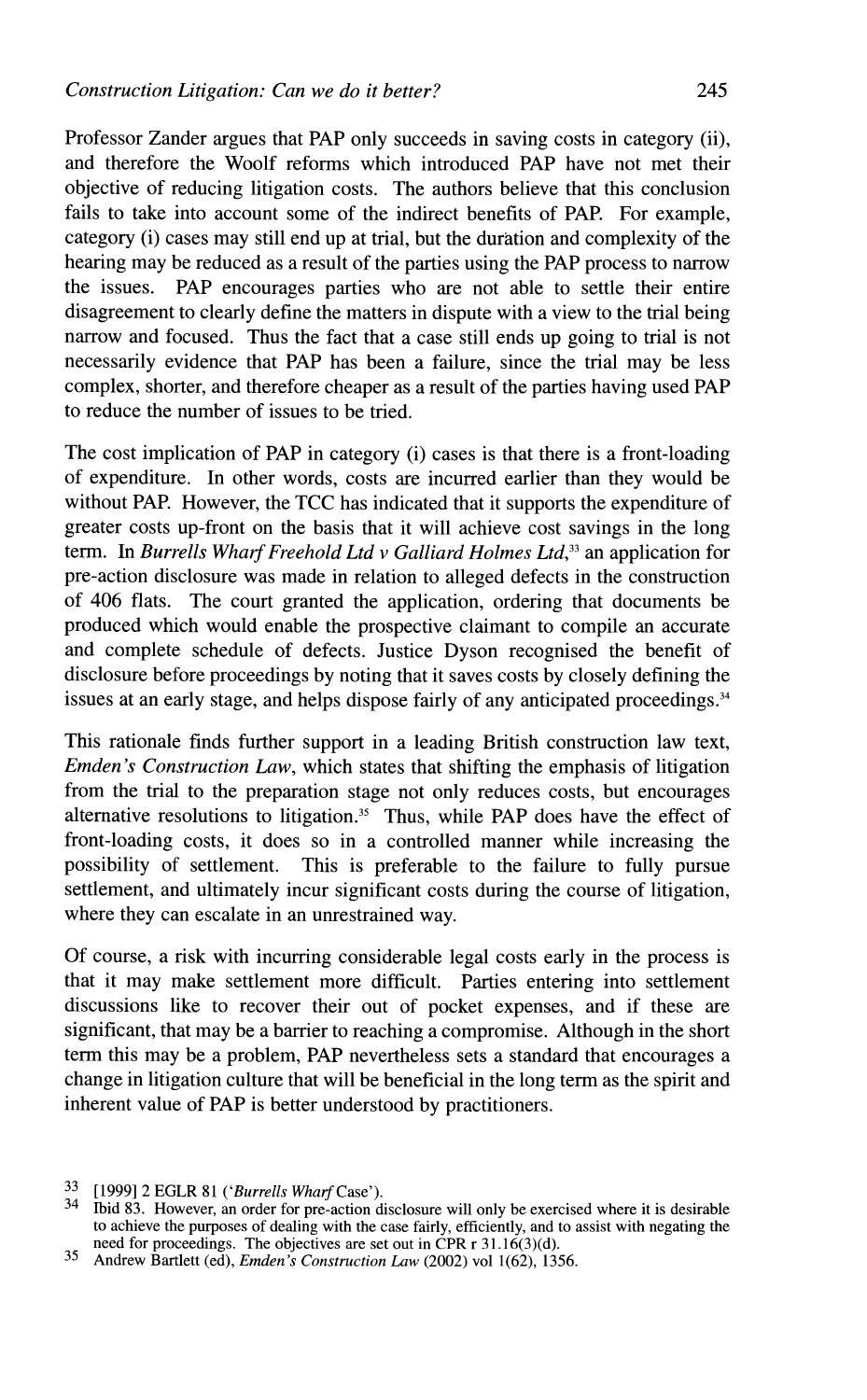Professor Zander argues that PAP positively disadvantages the parties in cases that fall into category (iii) because compliance with the rigid PAP rules leads to cost increases in cases which were always going to settle. However, such analysis ignores the fact that parties can always settle their dispute without adhering to PAP. Compliance with PAP is only mandatory if the claimant wishes to commence proceedings. Disputing parties are always free to pursue other methods of dispute resolution to which PAP does not apply, including, for example, arbitration, expert determination or mediation. Parties are free to explore whatever process they feel will lead them to a commercial settlement. Only if that fails, and they decide they want to litigate their claim, will they be forced to comply with PAP.

### **6 Document Exchange and the Abuse of PAP**

Interestingly, PAP does not require that the Letter of Claim and the Defendant's Response identify or attach key documents on which the claim is based. It is therefore open to an unreasonable claimant to refuse to disclose relevant documents.36 This in effect means that a defendant may have to apply to the court for pre-action disclosure in order to extract necessary information from the claimant. Although this was successfully done in the *Burrells Wharf* case, it does require the parties to engage in an unnecessarily expensive and frustrating exercise, and is hardly in keeping with the overriding objective of PAP.<sup>37</sup>

Yet there may be tactical reasons why a claimant might refuse to provide sufficient information. For example, a claimant may wish to elicit a response from the defendant and hope to engage in alternative dispute resolution, or else have a chance of settling the dispute before disclosing documents that may be adverse to its claim. The claimant may also wish to keep some element of surprise in case the parties proceed to litigation. Disclosing all documents to the other party at the outset means that the other party knows what they are up against and can bolster its defence.

On the other hand, a claimant may provide volumes of unnecessary information, which means the defendant must expend a considerable amount of time and money sifting through the documents in order to understand the nature of the claim. One UK practitioner reports that he received a Letter of Claim that consisted of eleven lever arch folders.38

It is the authors' view that such an important issue as document disclosure should not be left to be inferred, and that PAP could be improved by including clearer requirements regarding the nature and extent of document disclosure.

<sup>36</sup> Claimants refusing to disclose key documents to enable a defendant to understand the nature of the claim was a problem identified in a recent survey of construction lawyers on their experience with PAP. McKenna and Cummins, above n 5.

<sup>&</sup>lt;sup>37</sup> The objectives of PAP are (i) encourage the exchange of early and full information about the claim before commencement of proceedings; (ii) to enable parties to avoid litigation by agreeing to a settlement of the claim before commencement of proceedings; and (iii) to support the efficient management of proceedings where litigation cannot be avoided. **PAP,** pt 1.3.

<sup>38</sup> McKenna and Cummins above n 5.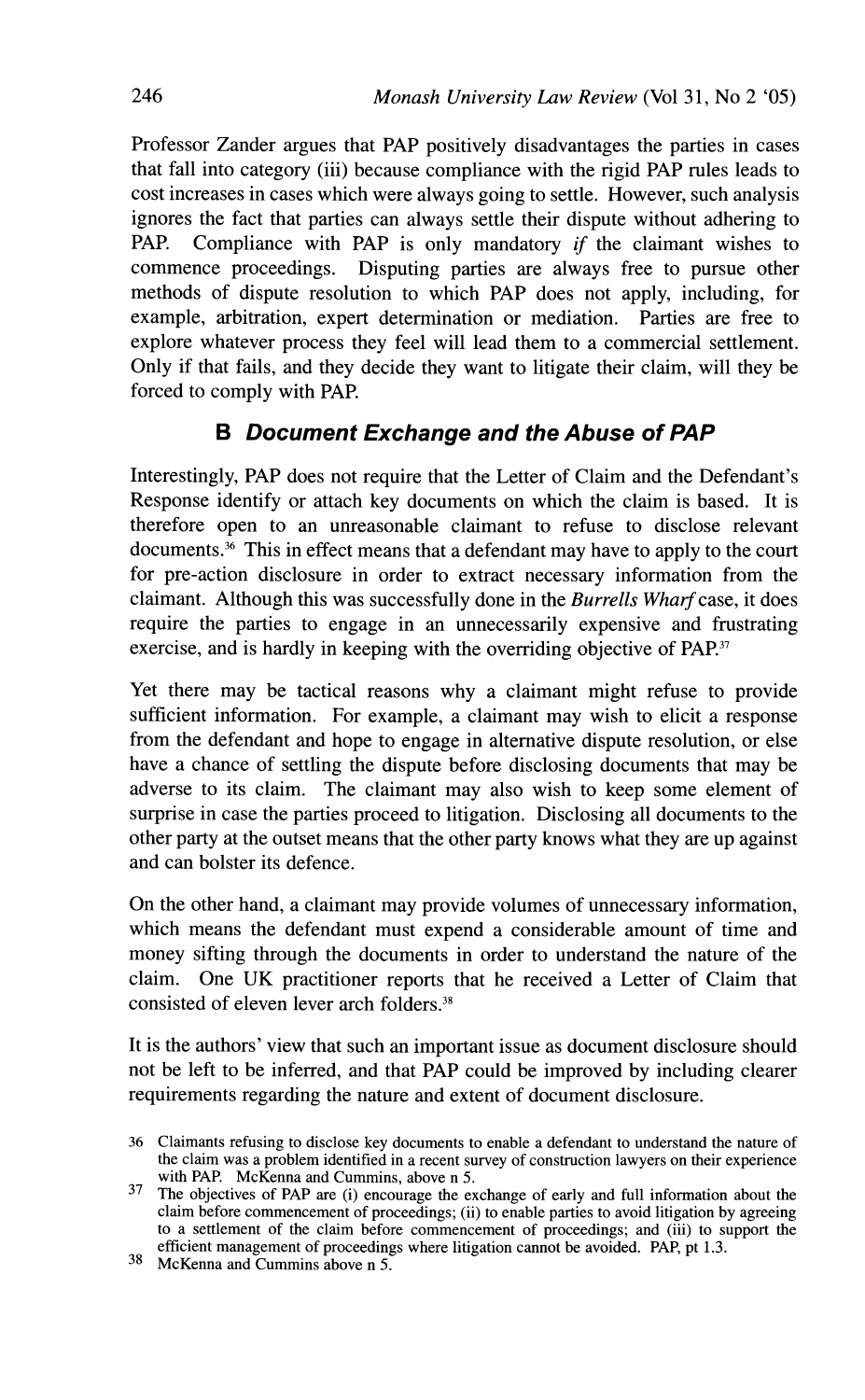## **C Asymmetrical Time Limits**

The time constraints that PAP places on defendants is another area that has raised considerable debate.39 Claimants have as much time as they wish to prepare their claim and collate all relevant documentation, including expert opinions (subject only to the statutory limitation period). During this time, defendants may have no idea that a claim is about to be issued. When the claim is brought to their attention, defendants have the relatively short period of 28 days from the date of receipt to respond (unless the claimant consents to an extension of this period). Providing a response may require that relevant employees be interviewed (many of whom may no longer be employed by the defendant), archived files be retrieved, and expert witness statements be collected and examined. In complex construction cases, the strict time limit imposed on defendants to respond may be unreasonable. Defendants who do not act immediately once a Letter of Claim is received will be at a considerable disadvantage.<sup>40</sup>

However, the obligation on the defendant to respond within a short time span means that both parties have actively begun articulating concerns to each other at an early stage, and limits the chance that the matter may drift for a considerable period of time. The possibility of resolution is also heightened as the parties have little time to take entrenched positions on the dispute. It is likely that without PAP provisions requiring a quick and detailed response by defendants, the chances of a swift resolution would be significantly reduced.

Further, although it is still open for an unreasonable claimant to refuse to extend the 28 day period within which the defendant must respond, any conduct by the claimant that fast-tracks litigation without allowing sufficient time for the parties to seriously consider settling beforehand, will not be looked upon favourably by the TCC, and it has previously stayed proceedings until full compliance with PAP was achieved.<sup>41</sup>

## **D Streamlining the Litigation Process**

If compliance with PAP leads the parties to conclude that litigation is unavoidable, they must proceed with the objective of enabling the courts to deal with the case justly and expediently with a view to saving costs.<sup>42</sup> This means that the parties must consider whether there is an area where a joint expert may be appointed, and to identify candidates if possible.

It is likely that a single expert will be appointed where the sums at stake are relatively small or the evidence the court needs to consider is relatively

McKenna and Cummins, above n 5.

**<sup>39</sup>** See, eg, Richard Highley, 'Wholesale Changes to the English Civil Justice System Go into Effect' (1999) 66 *Defence Counsel Journal* 334,335; Andrew Burr and Richard Honey, 'The Post-Woolf TCC: Any Change' (2001) 17(5) *Construction Law Journal* 378, 378-94; and Martin Mears, 'Woolf: The Jury is Still Out' (2000) 150(6961) *New Law Journal* 1731.

 $^{40}$  Highley, above n 39, 334, 335.

**<sup>42</sup>** CPR,pt 1.1.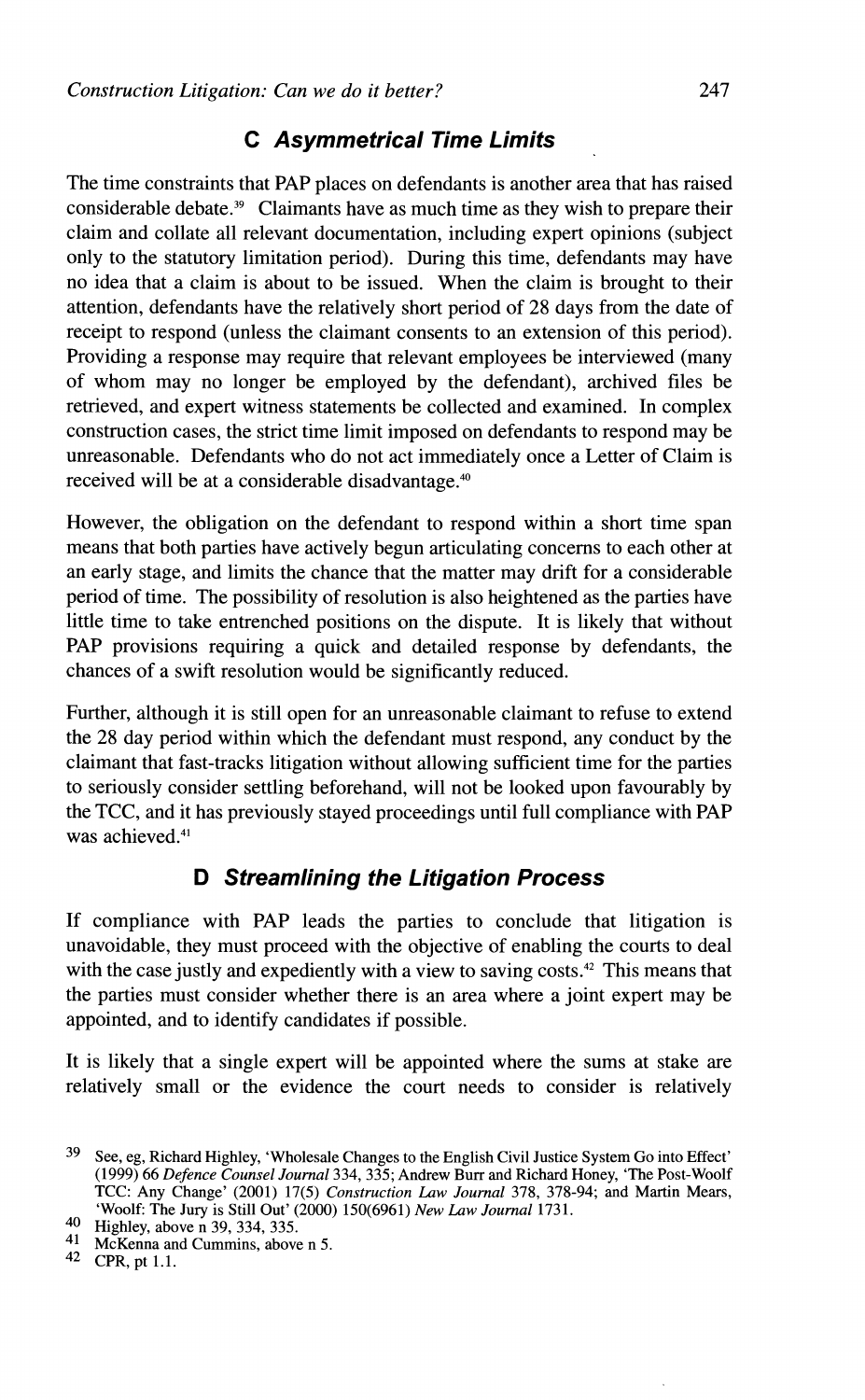uncontroversial.<sup>43</sup> In any event, any experts appointed must act objectively, and their duty to the court overrides their duty to the client.<sup>44</sup> The reason for the new approach is that experts can multiply, not narrow the issues and promote unacceptable delay and costs,<sup>45</sup> and become more partisan than the parties.<sup>46</sup>

The TCC will penalise any adversarial approach from an expert by disallowing costs. In Stevens v Gullis,<sup>47</sup> the Court of Appeal, with Lord Woolf MR (as he then was) delivering the leading judgment, held that where an expert building surveyor had not conducted himself in accordance with CPR Part 35, the judge should have disallowed the party from calling the expert. If this resulted in a lack of evidence for a claim, then the claim should fail.<sup>48</sup> In *Pozzolanic Lytag v Bryan Hobson*,<sup>49</sup> Justice Dyson also criticised the inappropriate use of expert evidence by litigators, stating: 'In view of the imminent implementation of the Woolf reforms, it is now opportune for everyone who is concerned in civil justice to take a hard look at the whole question of expert evidence.'<sup>50</sup>

Under PAP, parties must also use their best efforts at the Pre-Action Meeting to reduce 'the extent of disclosure of documents' and consider the conduct of litigation.<sup>51</sup> Before PAP, it was common for parties to use the discovery process to disclose every single document generated during the project, while only a referring to small fraction of the documents during the actual proceedings.<sup>52</sup> One of the major considerations of whether a document must be disclosed is whether the document is likely to affect the outcome of the case.<sup>53</sup>

## **E Lack of Sanctions for Non-Compliance**

PAP imposes a positive obligation on parties to consider non-litigious ways in which the dispute maybe resolved. The TCC has demonstrated that it is willing to impose sanctions if the parties do not fully consider all the alternatives before deciding to litigate. In Mars UK Ltd v Teknowledge,<sup>54</sup> payment of costs was reduced to take into account the parties' unreasonable behaviour in pursuing the matter to litigation. A similar result was reached in Paul Thomas Construction v Damian Hyland and Jackie Power,<sup>55</sup> where the claimant refused to participate in an adjudication unless the defendant paid the entire cost of it. Judge Wilcox held that this conduct was unreasonable and the appropriate sanction was for the claimant to pay the defendant's cost on an indemnity basis.

- 43 Justice Dyson, above n 8, 335, 344.<br>44 CPR pt 35.3
- CPR, pt 35.3.
- 45 Highley, above n 39, 337-9.
- 46 See *Abbey National Mortgage plc* **v** *Key Surveys Nationwide Ltd* [I9961 ECGS 23.
- [1999] 10 BLR 394.

- $^{49}$  [1999] 6 BLR 267.<br>50 Thid 274.5
- $^{50}$  Ibid 274-5.<br>51 PAP pt 5.5
- PAP, pt 5.5(ii).
- 52 Justice Dyson, above n 8, 337.
- 53 Highley, above n 39, 339.
- 54 [2000] FSR 138.
- 55 [2001] CILL 1784.

 $48$  Ibid 396.<br>49 [1999] 6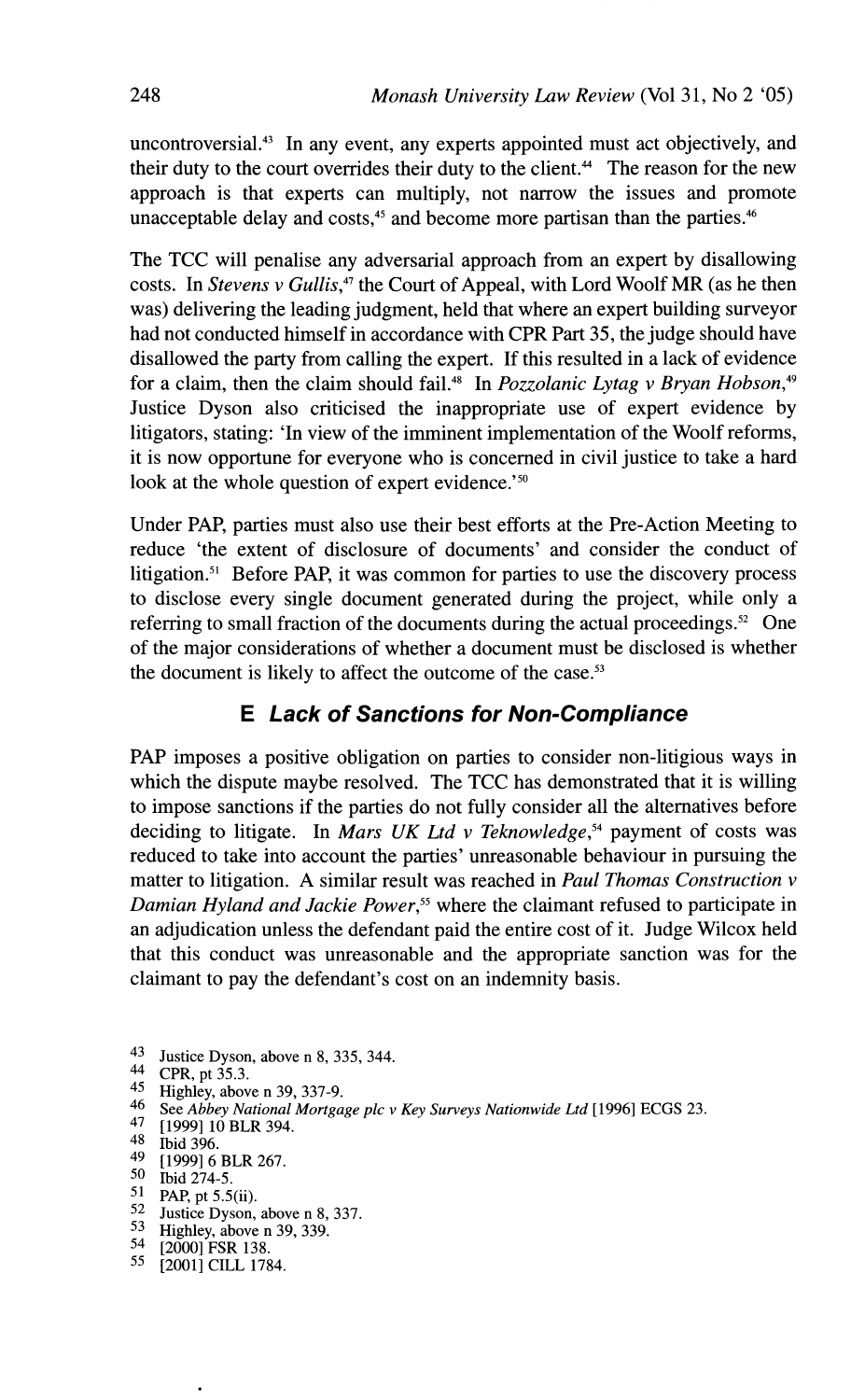However, it appears that while the TCC is willing to strictly enforce compliance with PAP, not all courts are similarly minded. There is some evidence that lawyers who should be applying the Pre-Action Protocols and courts charged with administering them are not overly concerned with ensuring that Pre-Action Protocol procedures have been complied with. If the Pre-Action Protocols are to meet their objectives of reducing and streamlining the civil litigation landscape, then they must be supported by all branches of the legal profession. There have been instances reported where courts have asked parties at case management conferences whether they have complied with the requirements of the relevant protocol, and the parties have responded 'yes' even when they have not. The courts in these cases did not look behind this, or seek details of the compliance.<sup>56</sup> One in three claimant solicitors who work in the personal injury field indicated that lack of sanctions by the courts for non-compliance with the Personal Injury Protocol was a major concern. $57$ 

#### **F Does PAP Encourage Settlement?**

Evidence on the success of PAP is limited, as there has not yet been any in-depth empirical research conducted on the impact it is having on construction disputes. However, a review of the civil justice reforms, including all eight pre-action protocols, was conducted in August 2002 and found that the protocols were 'working well to promote settlement and a culture of openness and cooperation'.<sup>58</sup> The review concluded that Pre-Action Protocols contributed to better communication, better exchange of information, earlier investigation by defendants, improved opportunities for settlement, and clear ground rules on how to formulate and respond to claims and focus on the key issues at an early stage.<sup>59</sup>

It is clear that litigation in the TCC has reduced substantially in the years since PAP came into effect. $60$  However, this may be due to a number of factors including the adjudication requirements under the *Housing Grants, Construction and Regeneration Act 1996 (UK),* and a general increase in alternative dispute resolution mechanisms, such as meditation.

Nevertheless, there are indications that PAP has played its part in the increase of out-of-court settlements. For example, a recent survey of construction solicitors revealed that PAP has provided clarity on some matters, which in turn led a number of claimants to discontinue their claim.<sup>61</sup>

<sup>56</sup> Ibid. McKenna and Cummins assert that some judges are willing to allow parties to proceed without complying with the protocol requirements, if that is their collective wish and will not enquire too deeply into any non-compliance: McKenna and Cummins, above n 5.<br>
<sup>57</sup>e Goriely, above n 28, 42.

<sup>58</sup> Lord Chancellor's Devartment. *Further Findings* (August 2002) *13.131.* 

Chapter 5: Resolving Disputes at the Lowest Appropriate Level [128], [142] <www.ag.gov.au/agd/WWW/rwpattach.nsf/personal/5D5CFBD87C6A5DE0CA256E52000247E **6/\$FILE/O+ch+5+resolving+disputes+at+lowest+level+chapter+clem.doc** at 1 February 2005.

 $60$  Lloyd, above n 1, 92.<br> $61$  McKenna and Cumm

McKenna and Cummins, above n 5.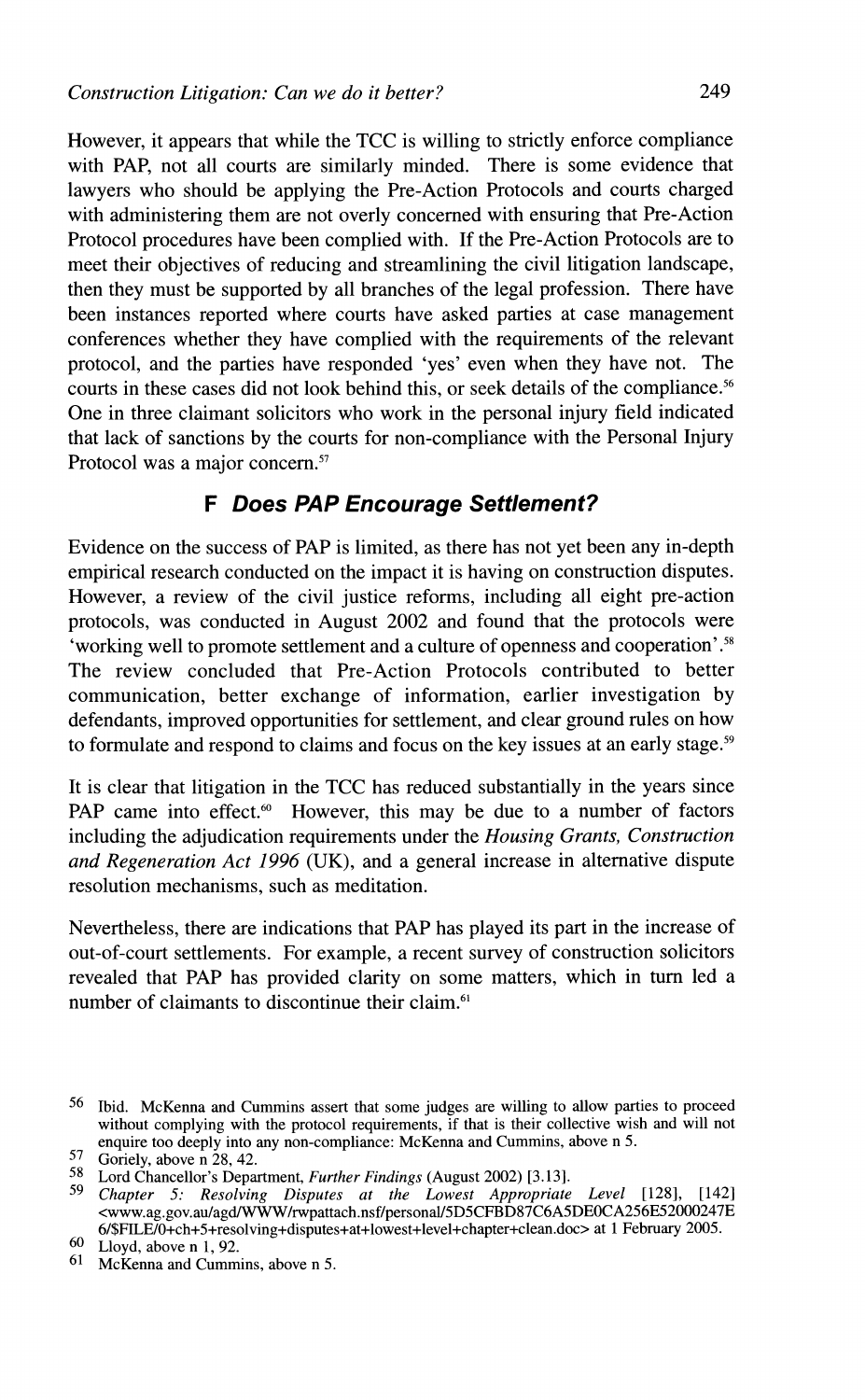The proliferation of pre-action protocols is a further indication that they are successfully meeting their objectives in reducing litigation. In addition to the specialist protocols, there is also a general pre-action protocol which makes it clear that the courts expect litigants to follow the spirit of PAP and behave reasonably in the exchange of information and the disclosure of documents where a specific pre-action protocol does not apply.62

A research study was commissioned to examine the impact of the Woolf reforms on pre-action behaviour in relation to personal injury, clinical negligence, and housing disrepair matters after the reforms had been in place for two years.<sup>63</sup> The study revealed that CPR Part **3664** was useful in preventing delays in reaching settlement in personal injury, $65$  clinical negligence, $66$  and housing disrepair matters.<sup>67</sup> However, it was the pre-action protocols that gave a clearer structure to the negotiation process, initially focusing minds on the key issues at an earlier stage, encouraging greater openness and smoothing the way to settlement.<sup>68</sup> The research was mainly qualitative and involved interviews with 54 lawyers, insurers and claims managers on what impact the reforms have had on their practice. The interviews were supplemented with a study of files which compared some 150 claimant solicitors' files concluded before April 1999 (pre-Woolf) with approximately 150 files opened by the same firms after April 1999 (post-Woolf) and closed by the time of the study.<sup>69</sup> This examination of files found that since the introduction of the pre-action protocols, the first offer to settle was made much earlier, and the time between the first offer being made and a concluded settlement being reach had reduced. Furthermore, where settlement was not possible, solicitors were better prepared for court proceedings.<sup>70</sup>

### **IV IS AUSTRALIA READY FOR PAP?**

Several signs point to the fact that Australia may be willing to consider introducing civil litigation reforms along the lines of PAP. The first indication that Australia might be ready for PAP is the speed and enthusiasm with which society generally, and the construction industry in particular, have embraced alternative dispute resolution mechanisms. This suggests not only a level of dissatisfaction with the traditional court system, but also a willingness to explore quicker and more cost effective solutions for their disputes.<sup>71</sup> Victorian courts

 $^{65}$  Goriely, above n 28, 143.<br> $^{66}$  Thid 265-70

 $^{67}$  Ibid 367-9.<br> $^{68}$  Ibid viii

- Ibid xi.
- **70** Ibid 41, 162.

<sup>62</sup>*Practice Direction* - *Protocols* [4.1] **<www.dca.gov.uk/civiVprocrules~fin/contents/practice~directions/pd~protocol.htm>** 

at 1 February 2005.

<sup>63</sup> Goriely, above n 28, 143.

<sup>64</sup> **Relating to the cost consequences of Offers to Settle and Payments into Court.** 

 $^{66}$  Ibid 265-70.

 $\frac{68}{69}$  Ibid xiii.

**<sup>71</sup>** Jeffrey Wilson, 'Countdown to the Security of Payment in Victoria' (2003) available at **<www.deacons.com.au/news/article.asp?nID=280>** at 1 February 2005.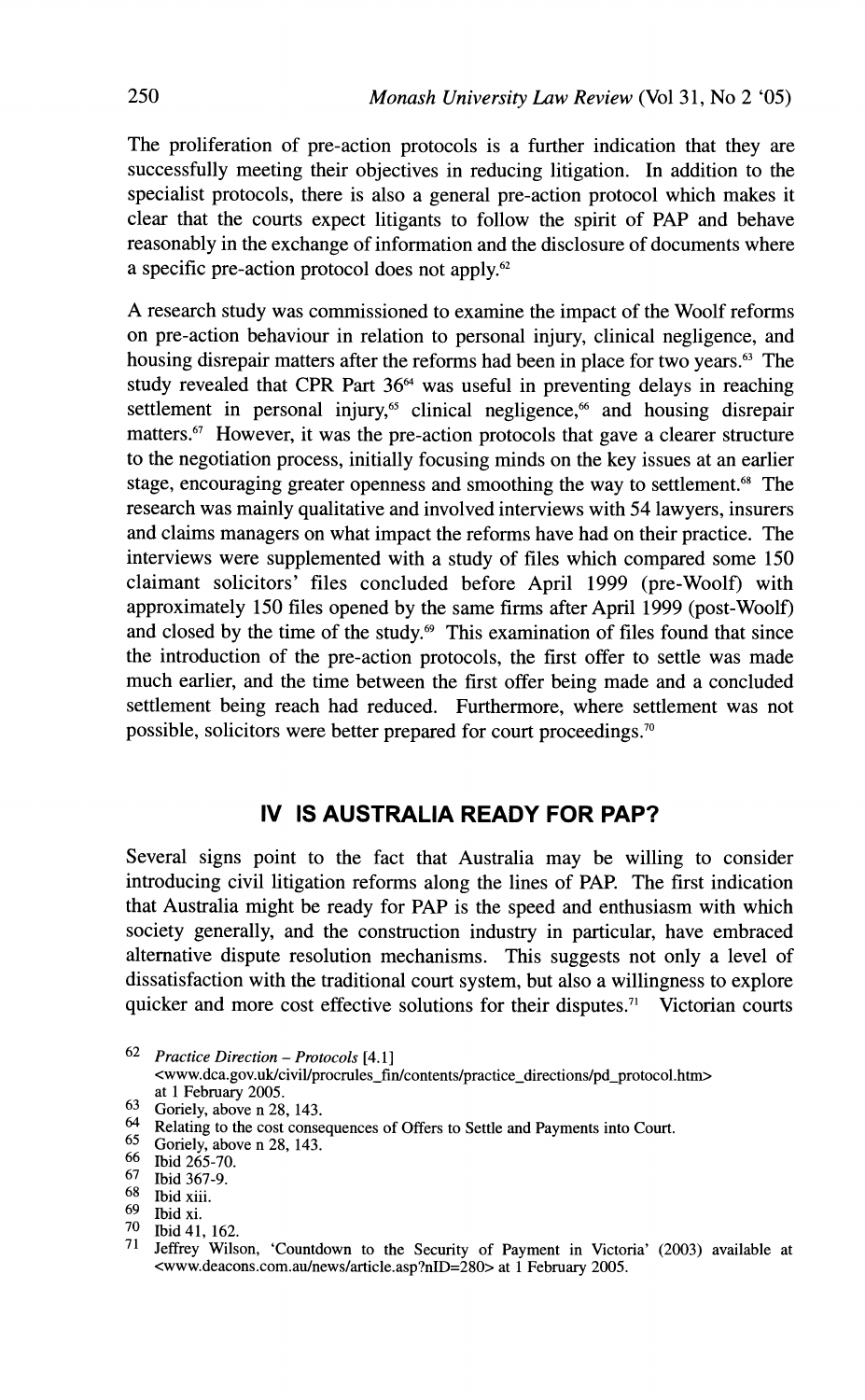have supported this shift, and judges now regularly refer cases to mediation.<sup>72</sup> In *ACCC* v *Cadbury Schweppes Pty Ltd,73* Gray J ordered the parties to mediation, regardless of the fact that the plaintiff advised the court that it preferred not to mediate, and pleadings had not yet closed. At the directions hearing, his Honour stated:

If you're going to mediation you're going before any further pleadings. I don't believe in incurring the extra costs of pleadings. All of the mediation studies tend to suggest that the less that is put in writing by lawyers, the faster people get to mediating about the real issues because they don't have to go through all the clamour about the outrageous allegations that the other side's lawyers have made against them. So if you're going to mediation you're going now. ... You can go and make love before you make war ... not the two simultaneously; it doesn't work.<sup>74</sup>

As evidenced by Gray J's comments, a court order that parties participate in mediation often comes late in the litigation process, when the case is ready to be set down for trial, by which time considerable time and money have already been expended on the litigation steamroller. While the judge's comments do not specifically relate to PAP, they clearly indicate support for the philosophy of PAP, namely that parties should be encouraged to resolve their disputes early with minimal legal formality.

A further indicator that the construction industry is ready to look at alternatives to litigation is the introduction of the *Building and Construction Industry Security of Payment Act 2002* (Vic), which requires that commercial construction disputes regarding payment be referred to an adjudicator for a summary determination.<sup>75</sup> This provides parties with a fast and affordable way of recovering unpaid sums without the need to commence court proceedings. It is, however, limited in its scope as it applies only to disputes regarding progress payments, thereby excluding disputes relating to such issues as time, defective work and variations, which make up a large part of construction claims.

Introducing PAP into the Victorian civil litigation landscape would compliment the ethical rules under which solicitors operate. In particular the *Victorian Professional Conduct and Practice Rules 2003* provide that:

A practitioner must where appropriate inform the client about the reasonably available alternatives to fully contested adjudication of the case unless the practitioner believes on reasonable grounds that the client already has such an understanding of those alternatives as to permit the client to make decisions about the client's best interests in relation to the litigation.<sup>76</sup>

**75** See s **23.** Similar legislation already exists, or is being developed, in all other States and Territories.

76 Rule 12.2A.

*<sup>72</sup> Supreme Court (General Civil Procedure Rules) 1998* (Vic) r 50.07 and *County Court Rules of Procedure in Civil Proceedings 1999* (Vic).

**<sup>73</sup>** (2004) FCA 516.

**<sup>74</sup>** Transcript of proceedings in *ACCC v Cadbury Schweppes Pty Ltd* (Federal Court of Australia, Gray J, 22 April 2002).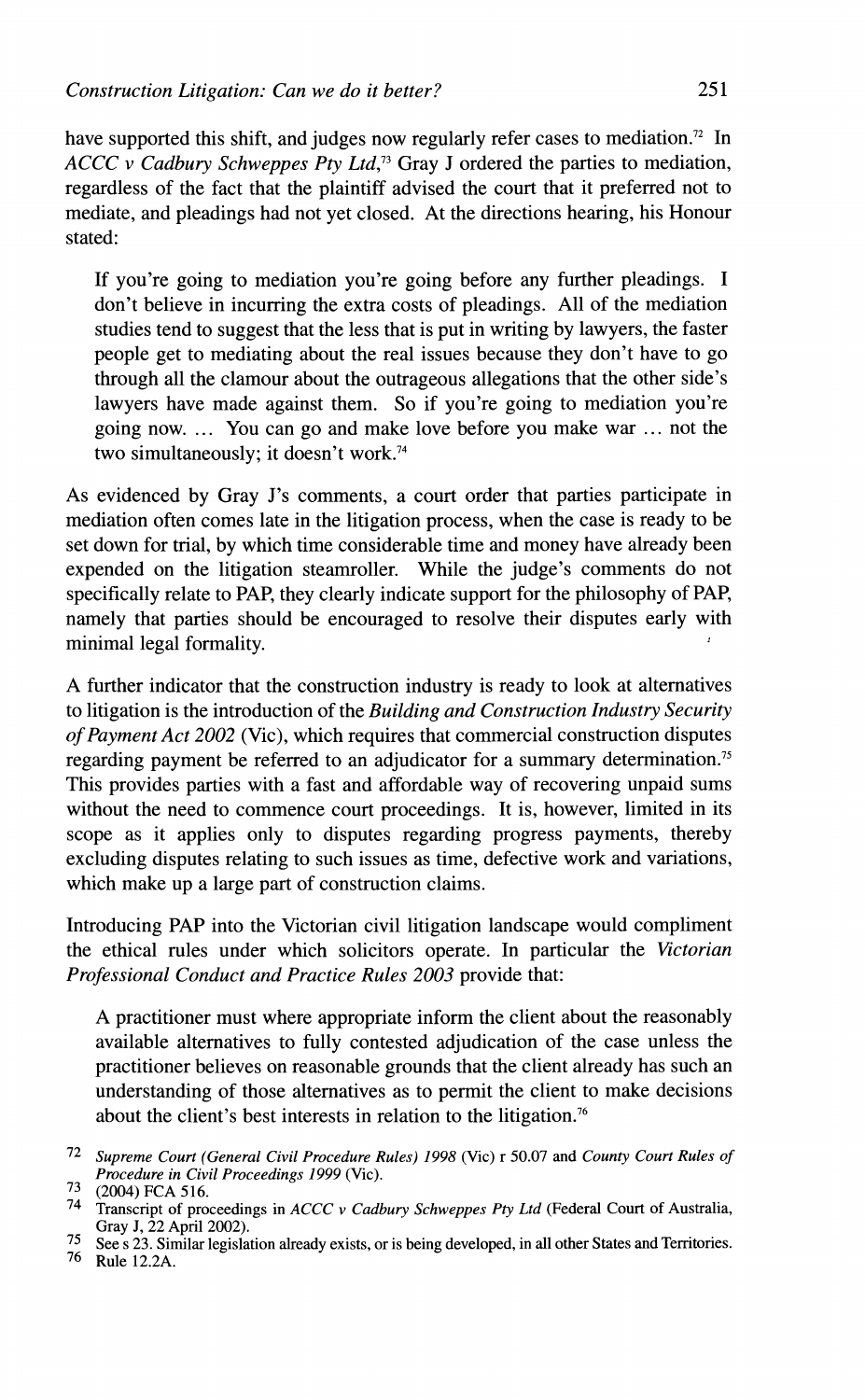Thus lawyers have an ethical duty to advise their clients about alternatives to litigation. Although the language is vague as to when such advice should be given, and weak - to *inform* the client about ADR, rather than using all efforts to *encourage* the client to use ADR as a first resort  $-$  it is nevertheless recognition of the role that lawyers should play in encouraging clients not to rush into litigation.

## **A Existing Pre-Action Procedures in Australia**

The final sign that Australia is perhaps ready for PAP is the fact that some jurisdictions have already introduced minimal pre-action procedures. The South Australian Supreme and District Courts have introduced a requirement that a plaintiff notify defendants of its intention to file a claim at least 90 days prior to commencing proceedings." This is really a poor relation to PAP since there is no requirement that a potential defendant respond to such a notice, and no further obligations imposed on the parties to explore settlement before proceeding with litigation. Nevertheless it is apparently working well and the legal profession has not resisted the initiative.<sup>78</sup> It is a step in the right direction, although it falls well short of the reforms mandated by PAP.

Queensland has also introduced PAP-like provisions relating to personal injury claims. Plaintiffs must give notice to defendants within specified time frames,<sup>79</sup> and unlike the South Australian provisions, defendants must provide a preliminary response within one month.<sup>80</sup> The required response is similar to the initial response that a defendant must give under PAP if it wishes to challenge on jurisdictional grounds. Prospective defendants are not required to respond regarding the substantive merits of the claim. Like South Australia, the Queensland initiative falls well short of the innovative reforms of PAP, which require the parties to do so much more than simply give notice to prospective parties.

The Family Court is the Australian jurisdiction that has gone the furthest in terms of mandating that parties attempt to resolve their disputes before commencing proceedings. The *Family Law Rules 2004* provide that '[blefore starting a case, each prospective party to the case must comply with the pre-action procedures.. . including attempting to resolve the dispute using primary dispute resolution methods'.<sup>81</sup>

<sup>77</sup> *South Australia Supreme Court Rules,* r 6A.

<sup>78</sup> Tony Abbott, 'Courts and the Public' (Speech delivered at the Australian Institute of Judicial Administration Conference, Brisbane 13-14 July 2002) [16] **<www.aija.org.au/acO2/Abbott.rtf>**  at 1 February 2005.

<sup>79</sup> *Personal Injuries Proceedings Act* 2002 (Qld) s 9(3).

*Personal Injuries Proceedings Act* 2002 (Qld) **s** lO(1).

<sup>81</sup> Rule 1.05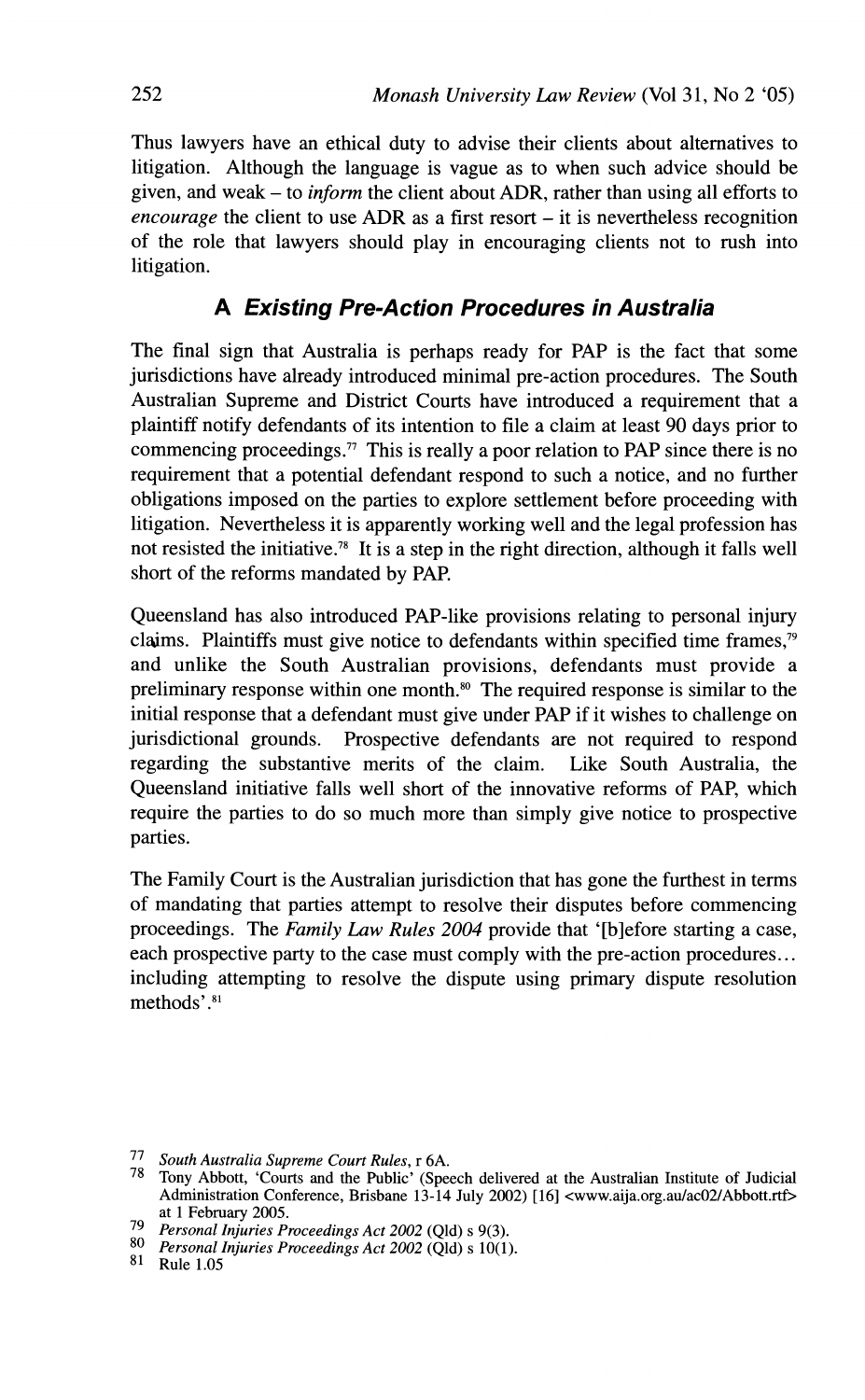The objects of the pre-action procedures referred to in the above rule are spelt out in detail in a schedule to the *Family* **Law** *Rules* 200482 and are summarised in Figure 4 below.

> Encourage early and full disclosure by the exchange of information and documents about the prospective case.

Provide parties with a process to help them avoid legal action by reaching a settlement of the dispute before starting a case.

Provide parties with a procedure to resolve the case quickly and limit costs.

Help the efficient management of the case, if a case becomes necessary (by ensuring that parties have clearly identified the real issues which should help to reduce the duration and cost of the case).

Encourage parties, if a case becomes necessary, to seek only those orders that are reasonably achievable on the evidence.

Figure 4: Obiectives of Familv Court Pre-action Procedures

These pre-action procedures apply to all Family Court cases except those which are of an urgent nature, or the case is inappropriate for such procedures. $83$ 

In many ways the specific requirements of the Family Court procedures are more detailed and onerous than the UK PAP. For example, they include provisions mandating that the parties make a genuine effort to resolve disputes before commencing proceedings by participating in a primary dispute resolution process, such as mediation. $\frac{3}{4}$  Parties are also required to explore options for settlement by correspondence, and to avoid raising irrelevant issues, or issues that may cause the other party to adopt an entrenched, polarised or hostile position.<sup>85</sup> In addition, there are specitic obligations regarding full and frank disclosure of all information relevant to the issues in dispute." There are also detailed provisions relating to expert witnesses $s<sup>87</sup>$  as well as the obligations of lawyers.<sup>88</sup>

Although the Family Court expects parties to comply with the pre-action procedures unless there are good reasons not to do so, compliance is not a pre-condition to filing proceedings. However, the Court has power to take

<sup>82</sup> *Family Law Rules 2004* sch 1.<br>83 For example because of family

<sup>&</sup>lt;sup>83</sup> For example, because of family violence, or allegations of fraud.<br><sup>84</sup> Family Law Rules 2004 sch 1, s  $1(1)(a)$ .

<sup>85</sup> *Family Law Rules 2004* sch 1, s 1(7)(b).<br><sup>86</sup> *Family Law Rules 2004* sch 1, s 4 which includes a precise list of documents expected to be disclosed in different classes of action, for example, in a maintenance case a party's tax return and in a property settlement case documents relating to superannuation interests.

*Famil!, Law Rules 2004* sch 1, s 5 which includes a requirement that 'if practicable, parties should agree to obtain a report from a single expert witness instructed by both parties'. 88 *Family Law Rubs 2004* sch *I,* s 6.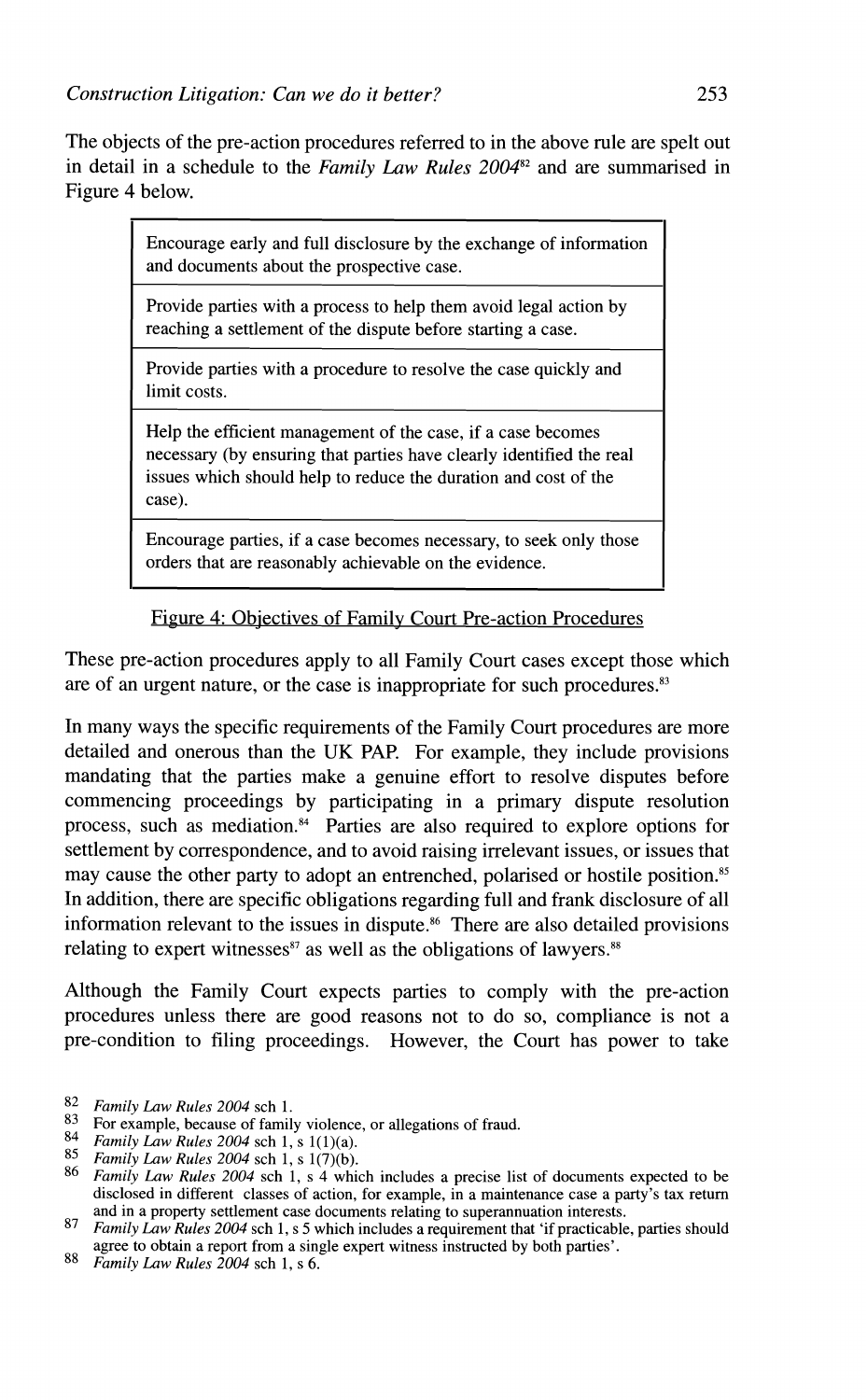compliance or non-compliance with the pre-action procedures into account when making orders about case management and costs.<sup>89</sup>

The Family Court procedures have only been in operation since March 2004, so it is too early to tell how they are working in practice. However, early indications are that there may be some problems including, that the pre-action procedures may be used as a delaying tactic; it may be difficult to decide when to start the pre-action procedures (parties may spend time negotiating but not reach a settlement, and then have to follow the pre-action procedures causing extra expense and delay); since starting the pre-action procedures too early may increase costs and tension between the parties.<sup>90</sup>

Interestingly, the Federal Magistrates' Court, which also has a family law jurisdiction, has not introduced any pre-action procedures. Parties in a family law case can therefore effectively 'forum shop' to avoid the pre-action requirements of the Family Court by filing their case in the Federal Magistrates' Court.

All of the above initiatives suggest that Australia is indeed ready to explore ways in which litigation might be avoided, or if litigation is necessary, how it can be conducted more efficiently. It is therefore appropriate to consider how PAP could best be introduced into the Australian construction litigation landscape.

### **B Trial Implementation of PAP for Construction Disputes in Victoria**

PAP in England was implemented as part of a larger set of reforms which replaced the existing civil procedure system.<sup>91</sup> The authors suggest that before such sweeping changes are considered for Australia, it would be appropriate to carry out a trial implementation of PAP for construction disputes in Victoria. A limited, experimental deployment of PAP would provide empirical data on which an informed decision could be made regarding more widespread implementation. $2^{\circ}$  Although there is no specialist court for construction matters equivalent to the TCC in England, there is internal specialisation within the general courts, as part of the overall case management regime. Thus both the Victorian Supreme Court and the Victorian County Court have designated Building Lists for construction cases.<sup>93</sup>

**<sup>89</sup>**See *Family Law Rules 2004* **rr** 1.10(2)(d) and 11.02. It should be noted that the Family Law Section of the Law Council of Australia opposes this aspect of the pre-action protocols, on the grounds that it may generate unnecessary arguments about costs.<br>Aitken Walker Strachan, Family Law N. 90

Aitken Walker Strachan, *Family Law Newsletter* available at **<www.aitken.com.au/publications/FLMay04.htm** at 3 February 2005.

**<sup>91</sup>** *Civil Procedure Act 1997* **(UK).**<br> **92 A** Commission **6.6** 

**<sup>92</sup>** A Commission report on better management of the federal civil justice system stated that for successful reform, any new system must be grounded in empirical research 'as depreciation of the legal system and failed efforts at reform often proceed on the basis of anecdote and assumption'. Australian Law Reform Commission, *Managing Justice: A Review of the Federal Civil Justice System,* Report No 89 (1999) [1.27].

<sup>93</sup>*Supreme Court (Miscellaneous Civil Proceedings) Rules 1998* 0 3, and *County Court Rules of Procedure in Civil Proceedings 1999* 0 34A.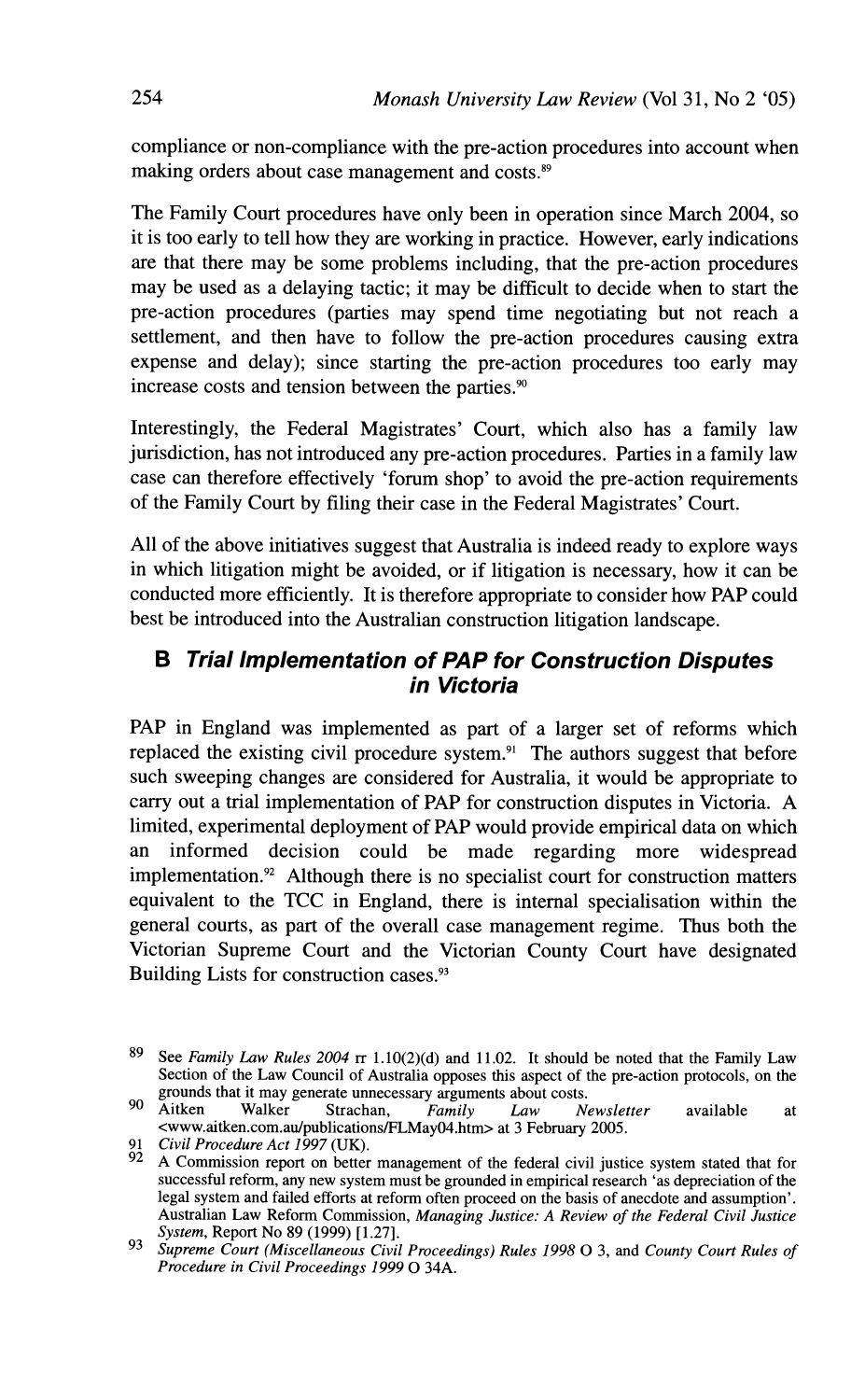The *Supreme Court (Miscellaneous Civil Proceedings) Rules 1998* (Vic) relate specifically to building cases in the Supreme Court. It would be relatively straightforward to insert a new requirement into Order 3, Chapter I1 of these rules to the effect that the Prothonotary may not issue a writ in a building case unless the plaintiff has also filed a 'PAP checklist', indicating that all steps required by PAP have been undertaken. In addition, there would be further opportunity to ensure that PAP is complied with through the judges in charge of the Building Lists issuing appropriate practice directions.

As has been intimated earlier in this article, the authors believe that various improvements could be made to PAP to make it more appropriate for Victoria's construction disputes. The following sections examine four improvements which the authors recommend be made to PAP before it is applied to construction cases in Victoria.

# **1 PAP Checklist**

In England, legal practitioners must notify the TCC of compliance with PAP by filling out a case management information sheet consisting of two simple yes/no boxes which the legal practitioner must tick. $94$  This process provides the TCC with very little detail regarding the actual steps that the parties have taken. If a judge wishes to know the exact pre-litigation efforts of the parties, then this issue can only be tackled during proceedings, which can be unnecessarily time consuming and costly.

To address this issue the authors suggest that if PAP were to be introduced in Victoria, it be modified to require that the court not issue a writ in a building case unless the plaintiff simultaneously files a 'PAP checklist,' indicating that all necessary steps have been complied with. Such a checklist would require that the plaintiff details all the steps that have been undertaken by the disputing parties prior to commencing litigation. Such a checklist would better inform judges of the pre-litigation efforts made by the parties, and whether proceedings should be stayed if full compliance with PAP has not been achieved.

# **2 Additional Time Limits**

A second possible improvement to PAP would be to impose time limits for the holding of the pre-action meeting. PAP in England states that parties must attend a pre-action meeting 'as soon as possible after receipt of defendant's letter of response or receipt of any counter-responses'. $95$  As discussed above, the absence of an explicit time limit for the parties to meet, potentially leads to the matter lingering longer than necessary. Therefore, one recommendation for the Victorian model of PAP is that it be more prescriptive and stipulate a time period in which the parties must meet. As stated earlier, it is also recommended that the

<sup>94</sup> *Technology and Construction Court, Case Management Information Sheet*  **<www.courtservice.gov.uk/cms/3588.htm>** *at 6* **April** *2005.* 

<sup>9</sup>s *PAP, pt 5.*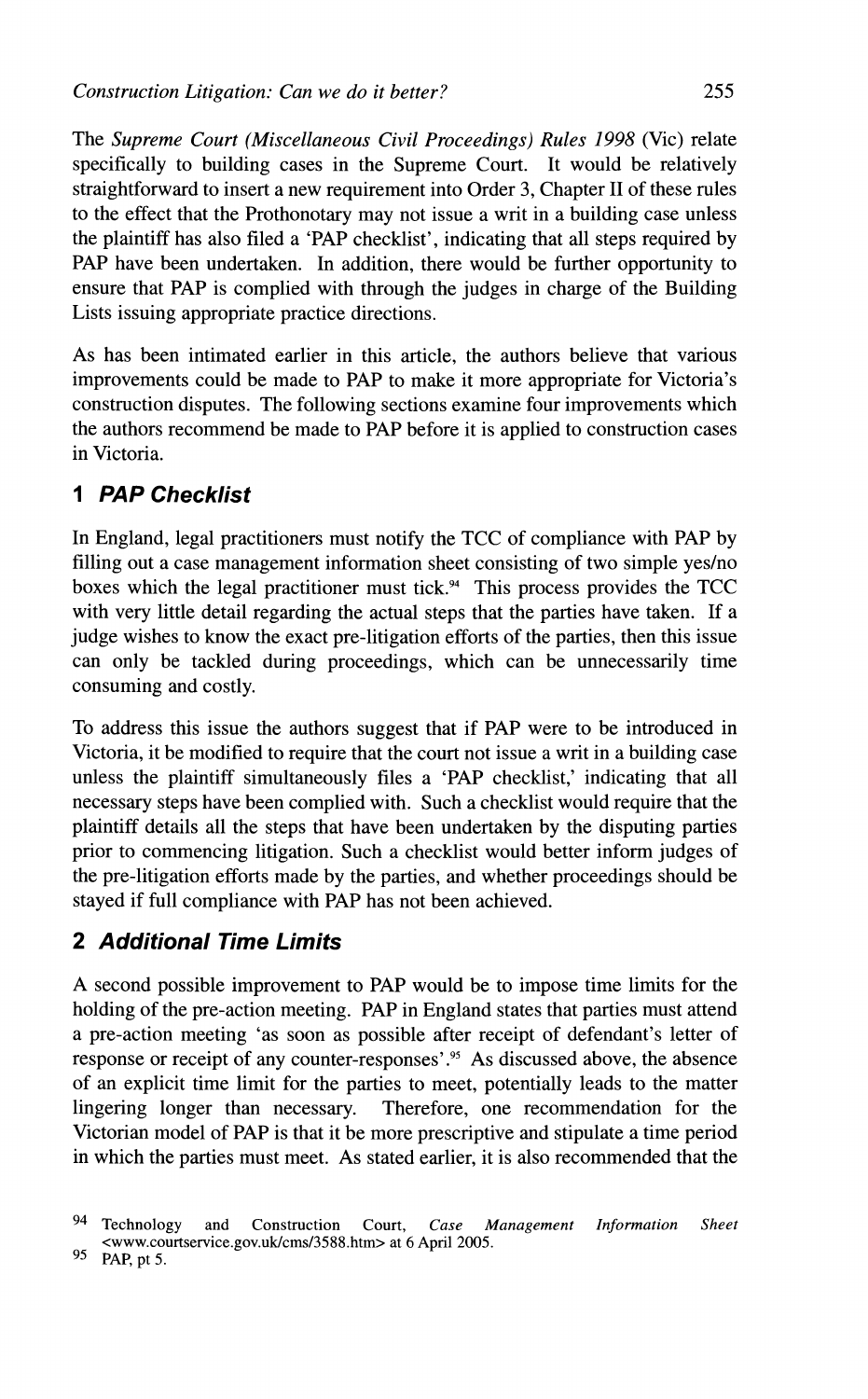pre-action meeting be facilitated by a neutral third party, preferably an experienced mediator.

## **3 Full Disclosure**

The intractable problems of parties withholding documents, as highlighted above, could be addressed by imposing an express obligation on the parties to disclose key documents at the pre-litigation correspondence stage. Although an obligation may be inferred from the objectives of PAP, which state that parties should disclose 'early and full information',<sup>%</sup> in practice, the absence of an express provision has contributed to document withholding behavior as illustrated above. Such a modification would allow parties to better assess the strengths of their case increasing the possibility of an out-of-court settlement.

The clarity and certainty with which Schedule 1 of the *Family* **Law** *Rules 2004*  addresses disclosure obligations could serve as a useful precedent for addressing similar issues in a Victorian PAP dealing with construction disputes.

## **4 Recoverable Costs**

The final recommendation that the authors suggest for improving PAP for construction disputes in Victoria is that the court be given express power to make an order that the costs of compliance with PAP be recoverable. This would address some of the problems raised above, and compensate a party for any unreasonable behavior on the part of the unsuccessful party during the prelitigation period, for example, failing to disclose relevant documents. Recoverable PAP costs would dissuade a party from this type of behavior.

### **V CONCLUSION**

To address the escalation of litigation in England, the TCC has responded with one of the most innovative reforms in the common law world. The widespread overhaul of the civil litigation landscape, and the refocus of commercial construction disputes, through PAP, from trial to the pre-litigation stage, has stemmed the frivolous use of the court system and the construction industry's over indulgence in litigation. Although PAP has left some practitioners skeptical as to its effect, due to the front-loading of costs and the time limits imposed, the majority of practitioners and clients were dissatisfied with the adversarial system and have embraced these reforms.

Victorian construction lawyers are frustrated with the litigation process, and are willing to explore reforms that are commercially sensible. $\frac{97}{10}$  In addition, we have

<sup>96</sup> PAP, pt 1.3.

<sup>97</sup> Joanna Harris and Bronwyn Lincoln 'Settling Victorian Disputes Early: English Tactics Avoid the Ruck and Maul' **<www.findlaw.com.au/articles/default.asp?task=read&id=lO87O&site=GN>** at 1 February 2005.